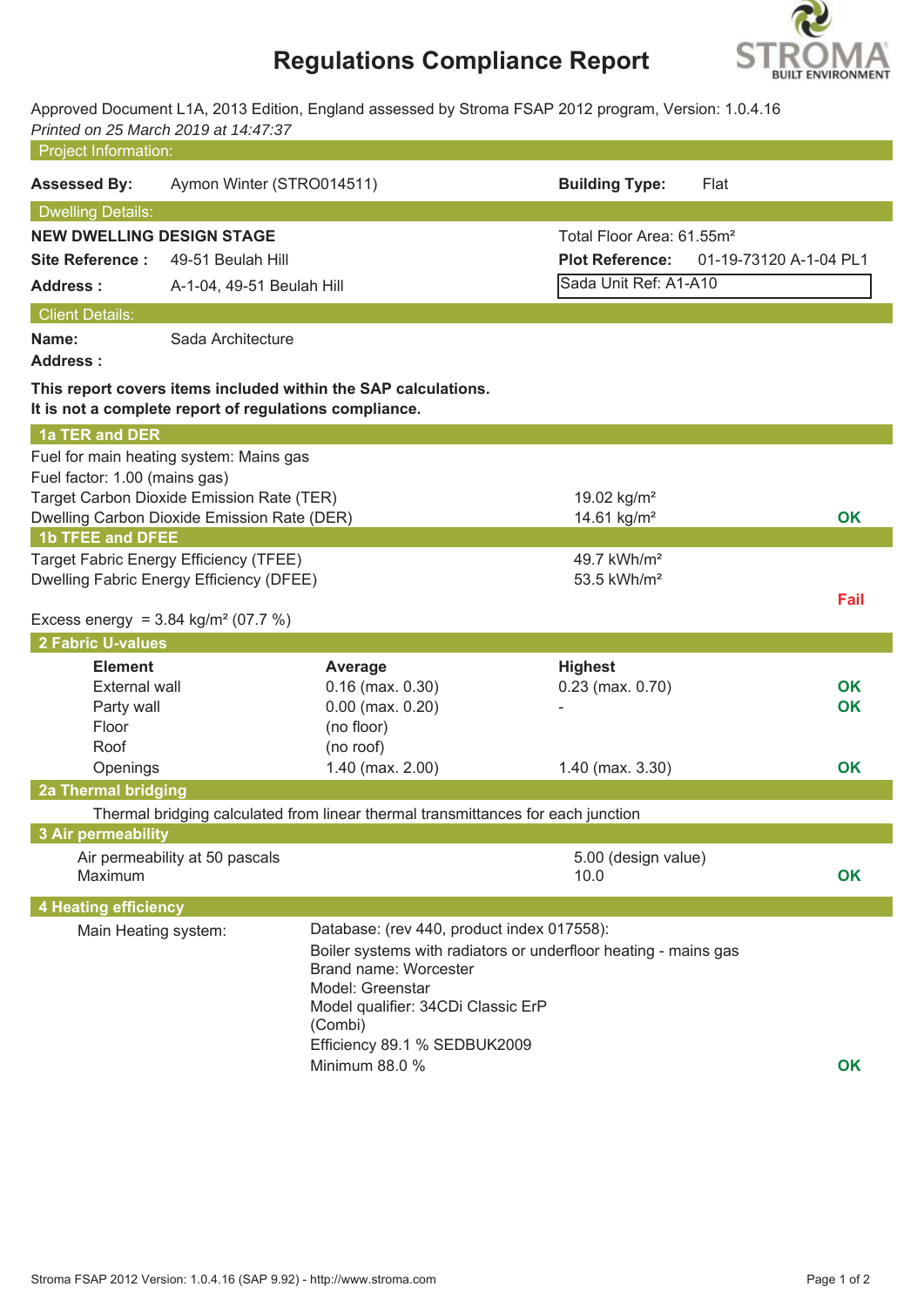

# **Regulations Compliance Report**

|                              | Secondary heating system:                           | None                                 |                               |           |
|------------------------------|-----------------------------------------------------|--------------------------------------|-------------------------------|-----------|
| <b>5 Cylinder insulation</b> |                                                     |                                      |                               |           |
|                              | Hot water Storage:                                  | No cylinder                          |                               |           |
| <b>6 Controls</b>            |                                                     |                                      |                               |           |
|                              |                                                     |                                      |                               |           |
|                              | Space heating controls                              | Programmer, room thermostat and TRVs |                               | OK        |
|                              | Hot water controls:                                 | No cylinder                          |                               |           |
|                              |                                                     | No cylinder                          |                               |           |
|                              | Boiler interlock:                                   | Yes                                  |                               | OK        |
| <b>7 Low energy lights</b>   |                                                     |                                      |                               |           |
|                              | Percentage of fixed lights with low-energy fittings |                                      | 100.0%                        |           |
| Minimum                      |                                                     |                                      | 75.0%                         | OK        |
|                              | <b>8 Mechanical ventilation</b>                     |                                      |                               |           |
|                              | Continuous extract system                           |                                      |                               |           |
|                              | Specific fan power:                                 |                                      | 0.15                          |           |
| Maximum                      |                                                     |                                      | 0.7                           | <b>OK</b> |
|                              | 9 Summertime temperature                            |                                      |                               |           |
|                              | Overheating risk (Thames valley):                   |                                      | Slight                        | OK        |
| Based on:                    |                                                     |                                      |                               |           |
|                              | Overshading:                                        |                                      | Average or unknown            |           |
|                              | Windows facing: North East                          |                                      | 8.1 <sup>2</sup>              |           |
|                              | Windows facing: North East                          |                                      | 6.41m <sup>2</sup>            |           |
|                              | Windows facing: North West                          |                                      | 6.1 <sup>m</sup>              |           |
|                              | Windows facing: South East                          |                                      | 4.35 <sup>2</sup>             |           |
|                              | Ventilation rate:                                   |                                      | 6.00                          |           |
|                              | Blinds/curtains:                                    |                                      |                               |           |
|                              |                                                     |                                      | Closed 100% of daylight hours |           |
| <b>10 Key features</b>       |                                                     |                                      |                               |           |
|                              | External Walls U-value                              |                                      | $0.13$ W/m <sup>2</sup> K     |           |
|                              | Party Walls U-value                                 |                                      | 0 W/m <sup>2</sup> K          |           |
|                              | Photovoltaic array                                  |                                      |                               |           |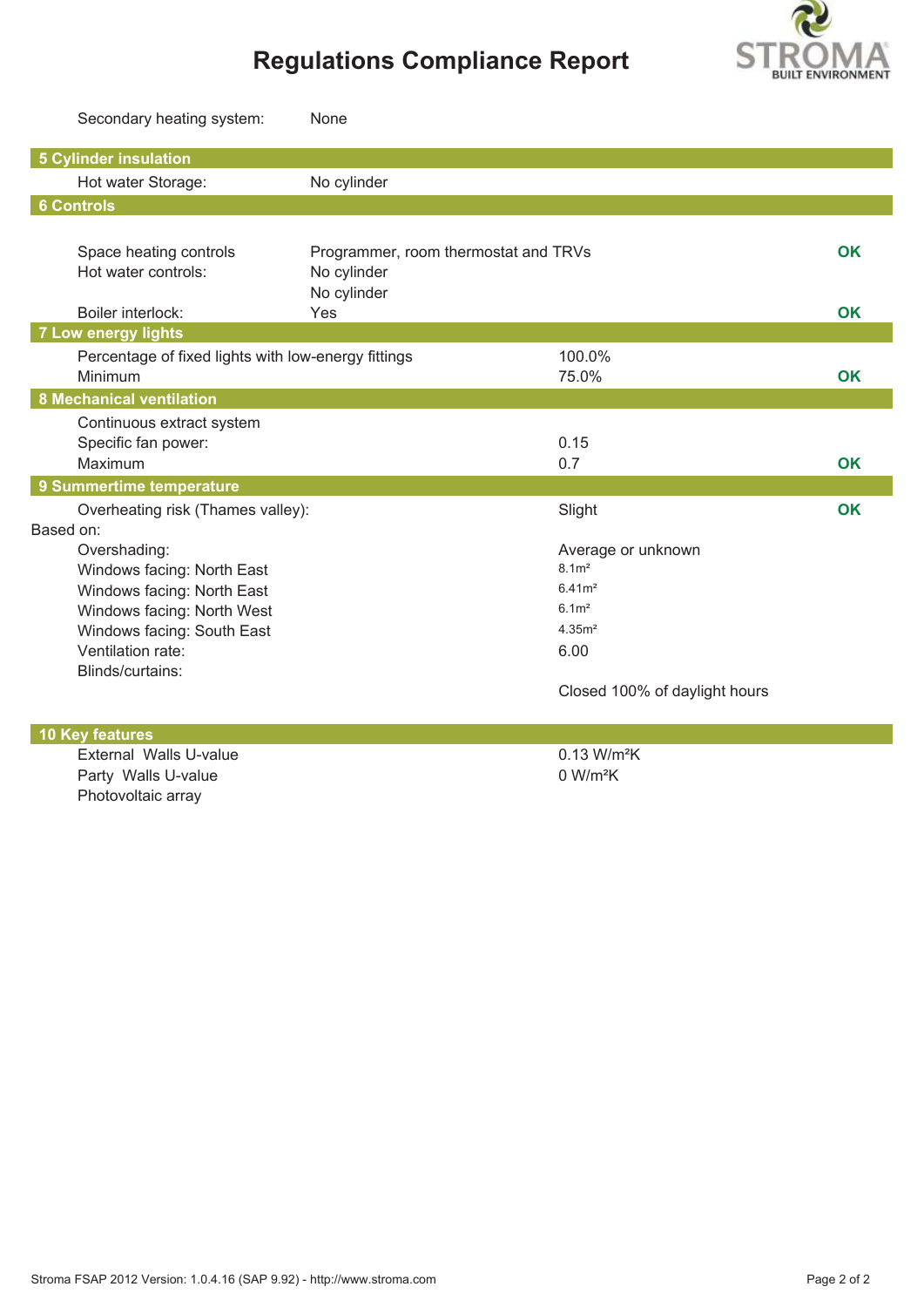

 $\mathbf{I}$ 

| <b>Assessor and House Details</b>                 |                                                   |                         |            |  |  |  |  |  |
|---------------------------------------------------|---------------------------------------------------|-------------------------|------------|--|--|--|--|--|
| <b>Assessor Name:</b><br><b>Property Address:</b> | Aymon Winter<br>$A - 1 - 04$<br>49-51 Beulah Hill | <b>Assessor Number:</b> | STRO014511 |  |  |  |  |  |
| <b>Buiding regulation assessment</b>              |                                                   |                         |            |  |  |  |  |  |

|                                                  | kg/m <sup>2</sup> /year |
|--------------------------------------------------|-------------------------|
| <b>TER</b>                                       | 19.02                   |
| <b>DER</b>                                       | 14.61                   |
| <b>ENE 1 Assessment - Dwelling Emission Rate</b> |                         |

#### Total Energy Type CO<sub>2</sub> Emissions for Codes Levels 1 - 5

|                                                                      | %    | kg/m <sup>2</sup> /year |       |
|----------------------------------------------------------------------|------|-------------------------|-------|
| DER from SAP 2012 DER Worksheet                                      |      | 14.61                   | (ZC1) |
| <b>TER</b>                                                           |      | 19.02                   |       |
| Residual CO2 emissions offset from biofuel CHP                       |      |                         | (ZC5) |
| CO2 emissions offset from additional allowable electricty generation |      |                         | (ZC7) |
| Total CO2 emissions offset from SAP Section 16 allowances            |      |                         |       |
| DER accounting for SAP Section 16 allowances                         |      | 14.61                   |       |
| % improvement DER/TER                                                | 23.2 |                         |       |

#### **Total Energy Type CO2 Emissions for Codes Levels 6**

|                                               | kg/m <sup>2</sup> /year |       |
|-----------------------------------------------|-------------------------|-------|
| DER accounting for SAP Section 16 allowances  | 14.61                   | 7ZC1) |
| CO2 emissions from appliances, equation (L14) | 16.95                   | 7ZC2) |
| CO2 emissions from cooking, equation (L16)    | 2.72                    | (ZC3) |
| Net CO2 emissions                             | 34.4                    | ZC8)  |
| Result:                                       |                         |       |

**Credits awarded for ENE 1 = 3.3**

**Code Level = 4**

#### **ENE 2 - Fabric energy Efficiency**

### **Fabric energy Efficiency: 53.54**

#### **Credits awarded for ENE 2 = 0**

**ENE 7 - Low or Zero Carbon (LZC) Technologies**

#### **Reduction in CO2 Emissions**

|                                    | $\%$  | kg/m <sup>2</sup> /year |  |
|------------------------------------|-------|-------------------------|--|
| <b>Standard Case CO2 emissions</b> |       | 42.29                   |  |
| <b>Standard DER</b>                |       | 22.61                   |  |
| <b>Actual Case CO2 emissions</b>   |       | 36.01                   |  |
| <b>Actual DER</b>                  |       | 16.33                   |  |
| Reduction in CO2 emissions         | 14.85 |                         |  |

#### **Credits awarded for ENE 7 = 1**

Technologies eligible to contribute to achieving the requirements of this issue must produce energy from renewable sources and meet all other ancillary requirements as defined by Directive 2009/28/EC of the European Parliament and of the Council of 23 April 2009 on the promotion of the use of energy from renewable sources and amending and subsequently repealing Directives 2001/77/EC and 2003/30/EC.

The following requirements must also be met:

• Where not provided by accredited external renewables there must be a direct supply of energy produced to the dwelling under assessment.

• Where covered by the Microgeneration Certification Scheme (MCS), technologies under 50kWe or 300kWth must be certified.

• Combined Heat and Power (CHP) schemes above 50kWe must be certified under the CHPQA standard.

• All technologies must be accounted for by SAP.

CHP schemes fuelled by mains gas are eligible to contribute to performance against this issue. Where these schemes are above 50kWe they must be certified under the CHPQA.

It is the responsibly of the Accredited OCDEA and Code Assessor to ensure all technologies use in the calculation are appropriate before awarding credits.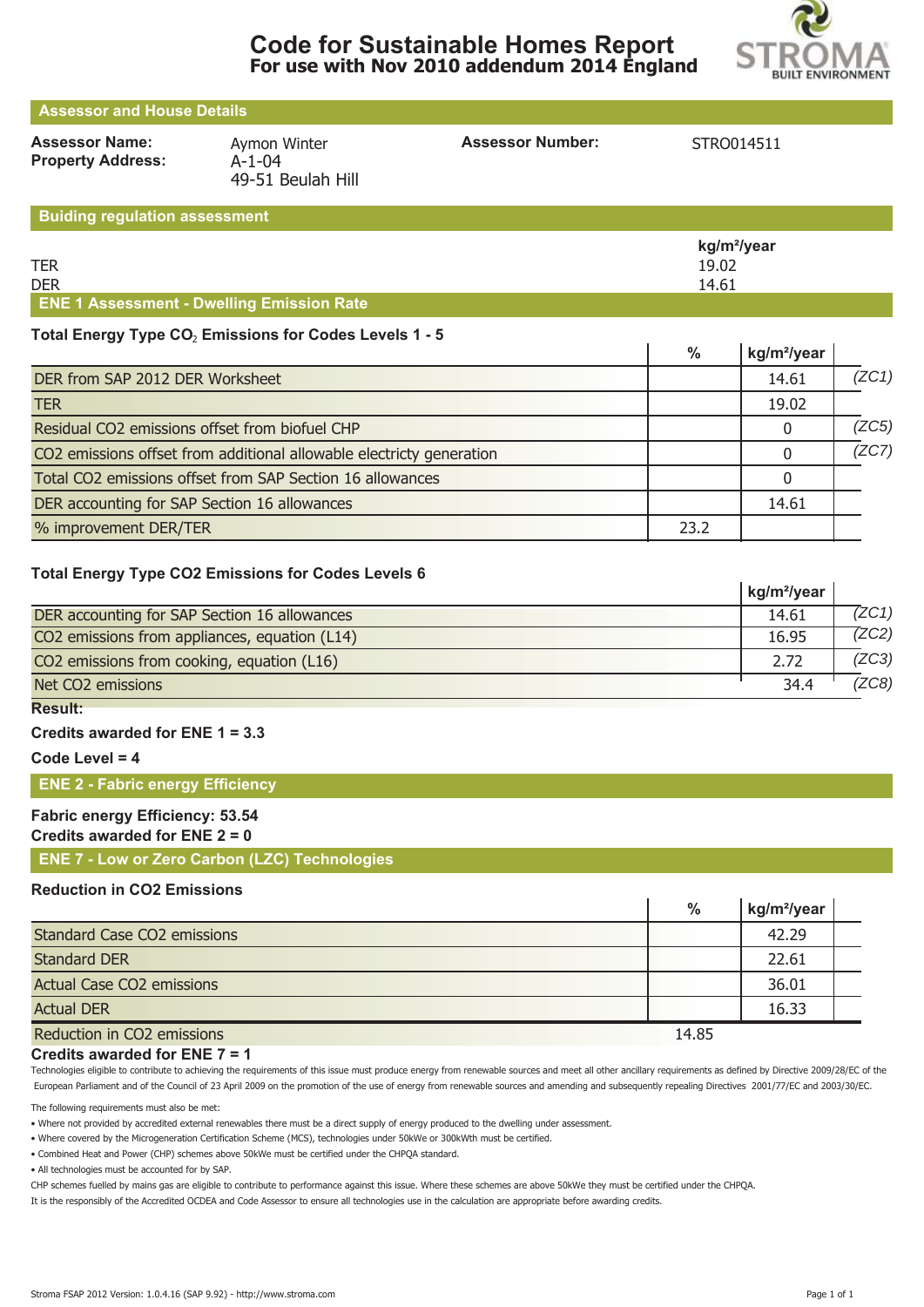## **Predicted Energy Assessment**



| A-1-04                | Dwelling type:                    | Mid floor Flat                      |
|-----------------------|-----------------------------------|-------------------------------------|
| 49-51 Beulah Hill     | Date of assessment:               | 12 March 2019                       |
| Sada Unit Ref: A1-A10 | Produced by:<br>Total floor area: | Avmon Winter<br>$61.55 \text{ m}^2$ |

Date of assessment: 12 March 2019<br>Produced by: Aymon Winter<br>Total floor area: 61.55 m<sup>2</sup> Total floor area:

This is a Predicted Energy Assessment for a property which is not yet complete. It includes a predicted energy rating which might not represent the final energy rating of the property on completion. Once the property is completed, an Energy Performance Certificate is required providing information about the energy performance of the completed property.

Energy performance has been assessed using the SAP 2012 methodology and is rated in terms of the energy use per square metre of floor area, energy efficiency based on fuel costs and environmental impact based on carbon dioxide (CO2) emissions.

#### **Energy Efficiency Rating Environmental Impact (CO<sub>2</sub>) Rating** Very energy efficient - lower running costs Very environmentally friendly - lower CO2 emissions (92 plus)  $\Delta$ (92 plus)  $\Delta$ 90 B  $\mathbb{B}$  $(81 - 91)$  $(81-91)$ 82  $\mathbb{C}$  $\mathbb{C}$  $(69 - 80)$  $(69-80)$  $\mathbb{D}$ D  $(55-68)$  $(55-68)$ 目 巨  $(39-54)$  $(39-54)$ F 肎  $(21 - 38)$  $(21 - 38)$ G G  $(1-20)$  $(1-20)$ Not energy efficient - higher running costs Not environmentally friendly - higher CO2 emissions **EU Directive EU Directive England & Wales England & Wales** 2002/91/EC 2002/91/EC

The energy efficiency rating is a measure of the The environmental impact rating is a measure of a overall efficiency of a home. The higher the rating home's impact on the environment in terms of the more energy efficient the home is and the lower carbonn dioxide (CO2) emissions. The higher the the fuel bills are likely to be. The rating the less impact it has on the environment.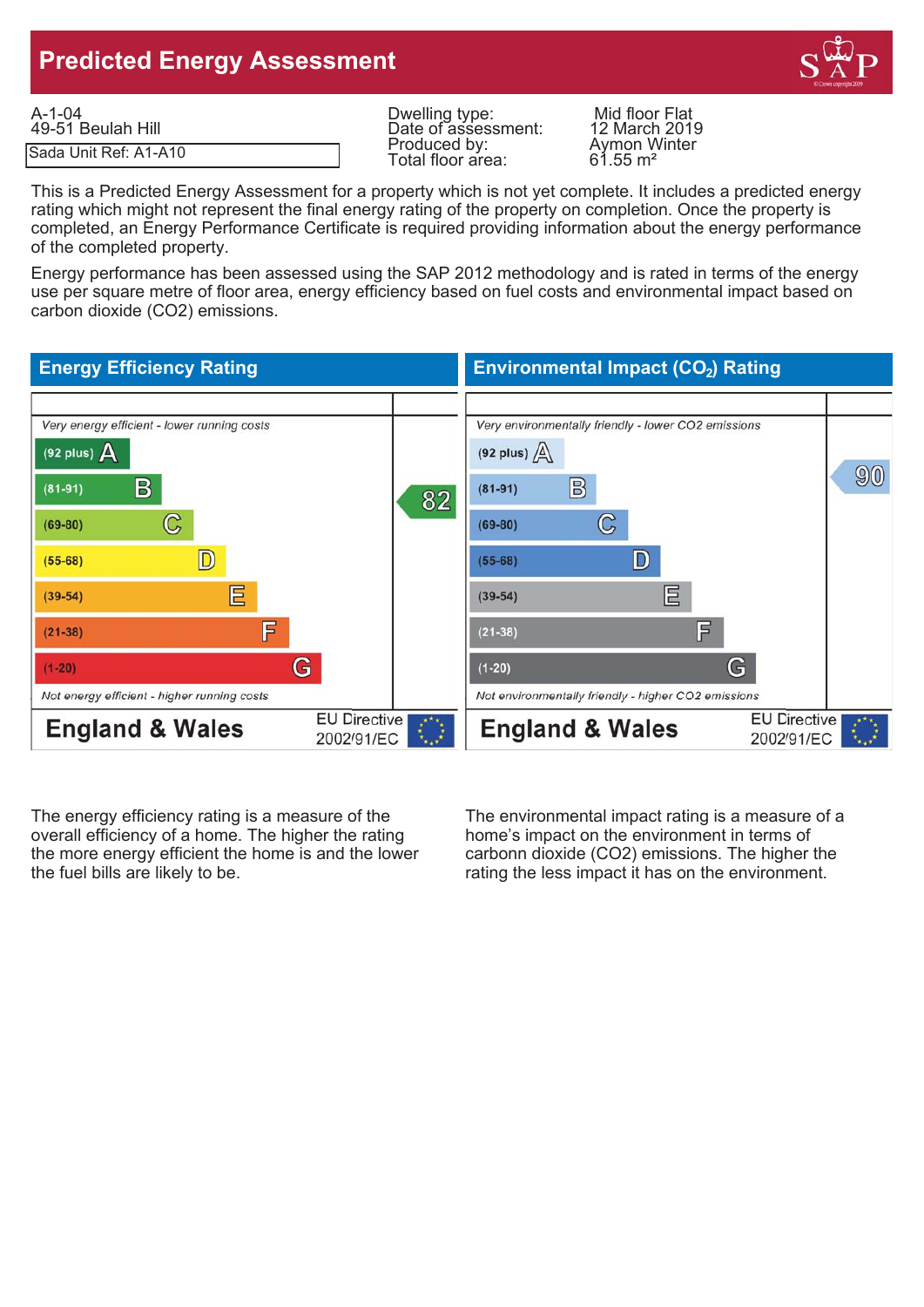# **SAP Input**



### Property Details: 01-19-73120 A-1-04 PL1

| <b>Address:</b>                          | A-1-04, 49-51 Beulah Hill |
|------------------------------------------|---------------------------|
| Located in:                              | England                   |
| <b>Region:</b>                           | Thames valley             |
| <b>UPRN:</b>                             |                           |
| Date of assessment:                      | 12 March 2019             |
| Date of certificate:                     | 25 March 2019             |
| <b>Assessment type:</b>                  | New dwelling design stage |
| <b>Transaction type:</b>                 | New dwelling              |
| <b>Tenure type:</b>                      | Unknown                   |
| <b>Related party disclosure:</b>         | No related party          |
| <b>Thermal Mass Parameter:</b>           | Calculated 104.2          |
| Water use $\lt$ = 125 litres/person/day: | True                      |
| <b>PCDF Version:</b>                     | 440                       |
|                                          |                           |

### Property description:

| Dwelling type:<br>Detachment:            | Flat                                                |                       |
|------------------------------------------|-----------------------------------------------------|-----------------------|
| Year Completed:                          | 2013                                                |                       |
| <b>Floor Location:</b>                   | <b>Floor area:</b>                                  |                       |
|                                          |                                                     | <b>Storey height:</b> |
| Floor 0                                  | $61.55 \text{ m}^2$                                 | $2.56 \text{ m}$      |
| Living area:<br>Front of dwelling faces: | 25.55 m <sup>2</sup> (fraction 0.415)<br>South West |                       |

### Opening types:

| $\sim$ pennig typesi |                   |                        |                 |                                |        |                  |
|----------------------|-------------------|------------------------|-----------------|--------------------------------|--------|------------------|
| Name:                | Source:           | Type:                  | <b>Glazing:</b> |                                | Argon: | Frame:           |
| Front Dooe           | Manufacturer      | Solid                  |                 |                                |        | PVC-U            |
| Rear Elev            | SAP 2012          | Windows                |                 | low-E, $En = 0.05$ , soft coat | Yes    | Metal            |
| Rear Elev Balcony    | SAP 2012          | Windows                |                 | low-E, $En = 0.05$ , soft coat | Yes    | Metal            |
| Side Elev            | SAP 2012          | Windows                |                 | low-E, $En = 0.05$ , soft coat | Yes    | Metal            |
| Side Elev            | <b>SAP 2012</b>   | Windows                |                 | low-E, $En = 0.05$ , soft coat | Yes    | Metal            |
| Name:                | Gap:              | Frame Factor: g-value: |                 | U-value:                       | Area:  | No. of Openings: |
| Front Dooe           | mm                | 0.7                    | 0               | 1.4                            | 2.12   |                  |
| Rear Elev            | 16mm or more      | 0.8                    | 0.4             | $1.4\,$                        | 8.1    |                  |
| Rear Elev Balcony    | 16mm or more      | 0.8                    | 0.4             | $1.4\,$                        | 6.41   |                  |
| Side Elev            | 16mm or more      | 0.8                    | 0.4             | 1.4                            | 6.1    |                  |
| Side Elev            | 16mm or more      | 0.8                    | 0.4             | 1.4                            | 4.35   |                  |
| Name:                | <b>Type-Name:</b> | Location:              | Orient:         |                                | Width: | Height:          |
| Front Dooe           |                   | Wall to Corridor       | South West      |                                | 0      | 0                |
| Rear Elev            |                   | <b>External Wall</b>   | North East      |                                | 0      | 0                |
| Rear Elev Balcony    |                   | <b>External Wall</b>   | North East      |                                | 2.68   | 2.39             |
| Side Elev            |                   | External Wall          | North West      |                                | 0      | 0                |
| Side Elev            |                   | External Wall          | South East      |                                | 0      | 0                |
|                      |                   |                        |                 |                                |        |                  |

Overshading: and a verage or unknown

### Opaque Elements:

| Type:                    | Gross area: | <b>Openings:</b> | Net area: | U-value: | <b>Ru value:</b> | Curtain wall: | Kappa: |
|--------------------------|-------------|------------------|-----------|----------|------------------|---------------|--------|
| <b>External Elements</b> |             |                  |           |          |                  |               |        |
| External Wall            | 55.45       | 24.96            | 30.49     | 0.13     |                  | False         | 14     |
| Wall to Corridor         | 3.74        | 2.12             | 1.62      | 0.26     | 0.43             | False         | 14     |
| Wall to Lift Shaft       | 17.15       | 0                | 17.15     | 0.25     | 0.9              | False         | 17     |
| Internal Elements        |             |                  |           |          |                  |               |        |
| IW                       | 120.83      |                  |           |          |                  |               |        |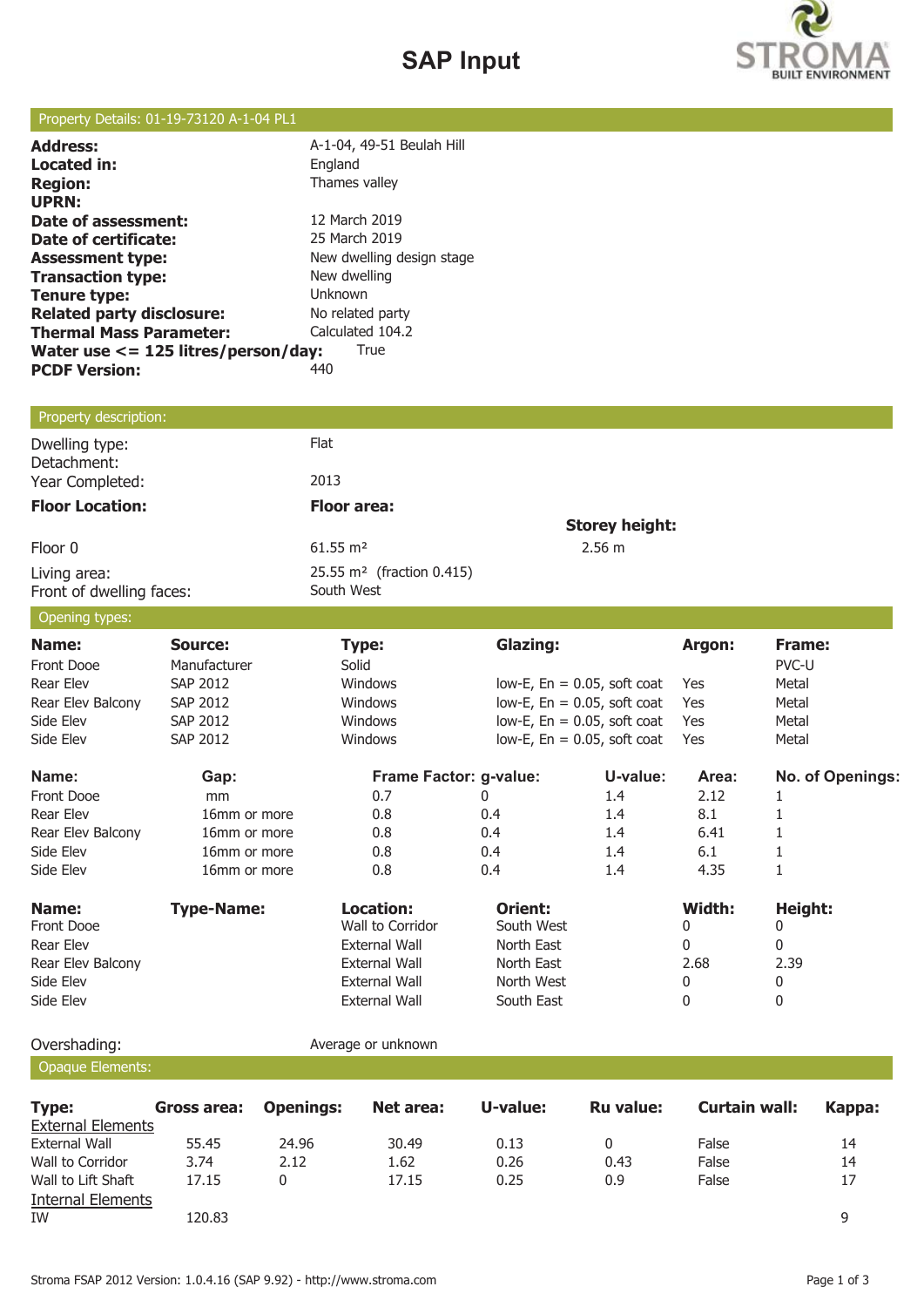# **SAP Input**



| <b>Party Elements</b><br>Party Wall<br>Party Ceiling<br>Party Floor<br>Thermal bridges:                                                                                        | 13.82<br>61.55<br>61.55 |                                                                                                 |                                                                                                                                                                                                                                 |                                                                                                        |                                                                                                                                                                                                                                                                                                                                                 | 20<br>30<br>40 |
|--------------------------------------------------------------------------------------------------------------------------------------------------------------------------------|-------------------------|-------------------------------------------------------------------------------------------------|---------------------------------------------------------------------------------------------------------------------------------------------------------------------------------------------------------------------------------|--------------------------------------------------------------------------------------------------------|-------------------------------------------------------------------------------------------------------------------------------------------------------------------------------------------------------------------------------------------------------------------------------------------------------------------------------------------------|----------------|
| Thermal bridges:                                                                                                                                                               |                         |                                                                                                 |                                                                                                                                                                                                                                 |                                                                                                        | User-defined (individual PSI-values) Y-Value = 0.1403                                                                                                                                                                                                                                                                                           |                |
|                                                                                                                                                                                |                         | Length<br>11.82<br>6.31<br>31.76<br>59.64<br>12.8<br>5.12<br>2.56<br>2.56<br>10.8               | <b>Psi-value</b><br>0.3<br>0.04<br>0.05<br>0.07<br>0.09<br>$-0.09$<br>0.06<br>0.12<br>0                                                                                                                                         | E <sub>2</sub><br>E <sub>3</sub><br>E <sub>4</sub><br>E7<br>E16<br>E17<br>E18<br>E25<br>P <sub>3</sub> | Other lintels (including other steel lintels)<br>Sill<br>Jamb<br>Party floor between dwellings (in blocks of flats)<br>Corner (normal)<br>Corner (inverted - internal area greater than external area)<br>Party wall between dwellings<br>Staggered party wall between dwellings c<br>Intermediate floor between dwellings (in blocks of flats) |                |
| Ventilation:                                                                                                                                                                   |                         |                                                                                                 |                                                                                                                                                                                                                                 |                                                                                                        |                                                                                                                                                                                                                                                                                                                                                 |                |
| Pressure test:<br>Ventilation:<br>Number of chimneys:<br>Number of open flues:<br>Number of fans:<br>Number of passive stacks:<br>Number of sides sheltered:<br>Pressure test: |                         | Yes (As designed)<br>Ductwork: , rigid<br>0<br>0<br>0<br>0<br>2<br>5                            | Centralised whole house extract<br>Number of wet rooms: Kitchen + 2<br>Approved Installation Scheme: False                                                                                                                      |                                                                                                        |                                                                                                                                                                                                                                                                                                                                                 |                |
| Main heating system:                                                                                                                                                           |                         |                                                                                                 |                                                                                                                                                                                                                                 |                                                                                                        |                                                                                                                                                                                                                                                                                                                                                 |                |
| Main heating system:                                                                                                                                                           |                         | Fuel: mains gas<br>Model: Greenstar<br>(Combi boiler)<br>Boiler interlock: Yes<br>Delayed start | Gas boilers and oil boilers<br>Info Source: Boiler Database<br>Brand name: Worcester<br>Model qualifier: 34CDi Classic ErP<br>Systems with radiators<br>Central heating pump: 2013 or later<br>Design flow temperature: Unknown |                                                                                                        | Boiler systems with radiators or underfloor heating<br>Database: (rev 440, product index 017558) Efficiency: Winter 86.7 % Summer: 90.0                                                                                                                                                                                                         |                |
| Main heating Control:                                                                                                                                                          |                         |                                                                                                 |                                                                                                                                                                                                                                 |                                                                                                        |                                                                                                                                                                                                                                                                                                                                                 |                |
| Main heating Control:                                                                                                                                                          |                         | Control code: 2106                                                                              | Programmer, room thermostat and TRVs                                                                                                                                                                                            |                                                                                                        |                                                                                                                                                                                                                                                                                                                                                 |                |
| Secondary heating system:                                                                                                                                                      |                         |                                                                                                 |                                                                                                                                                                                                                                 |                                                                                                        |                                                                                                                                                                                                                                                                                                                                                 |                |
| Secondary heating system:                                                                                                                                                      |                         | None                                                                                            |                                                                                                                                                                                                                                 |                                                                                                        |                                                                                                                                                                                                                                                                                                                                                 |                |
| Water heating:                                                                                                                                                                 |                         |                                                                                                 |                                                                                                                                                                                                                                 |                                                                                                        |                                                                                                                                                                                                                                                                                                                                                 |                |
| Water heating:                                                                                                                                                                 |                         | Water code: 901<br>Fuel :mains gas<br>No hot water cylinder                                     | From main heating system                                                                                                                                                                                                        |                                                                                                        |                                                                                                                                                                                                                                                                                                                                                 |                |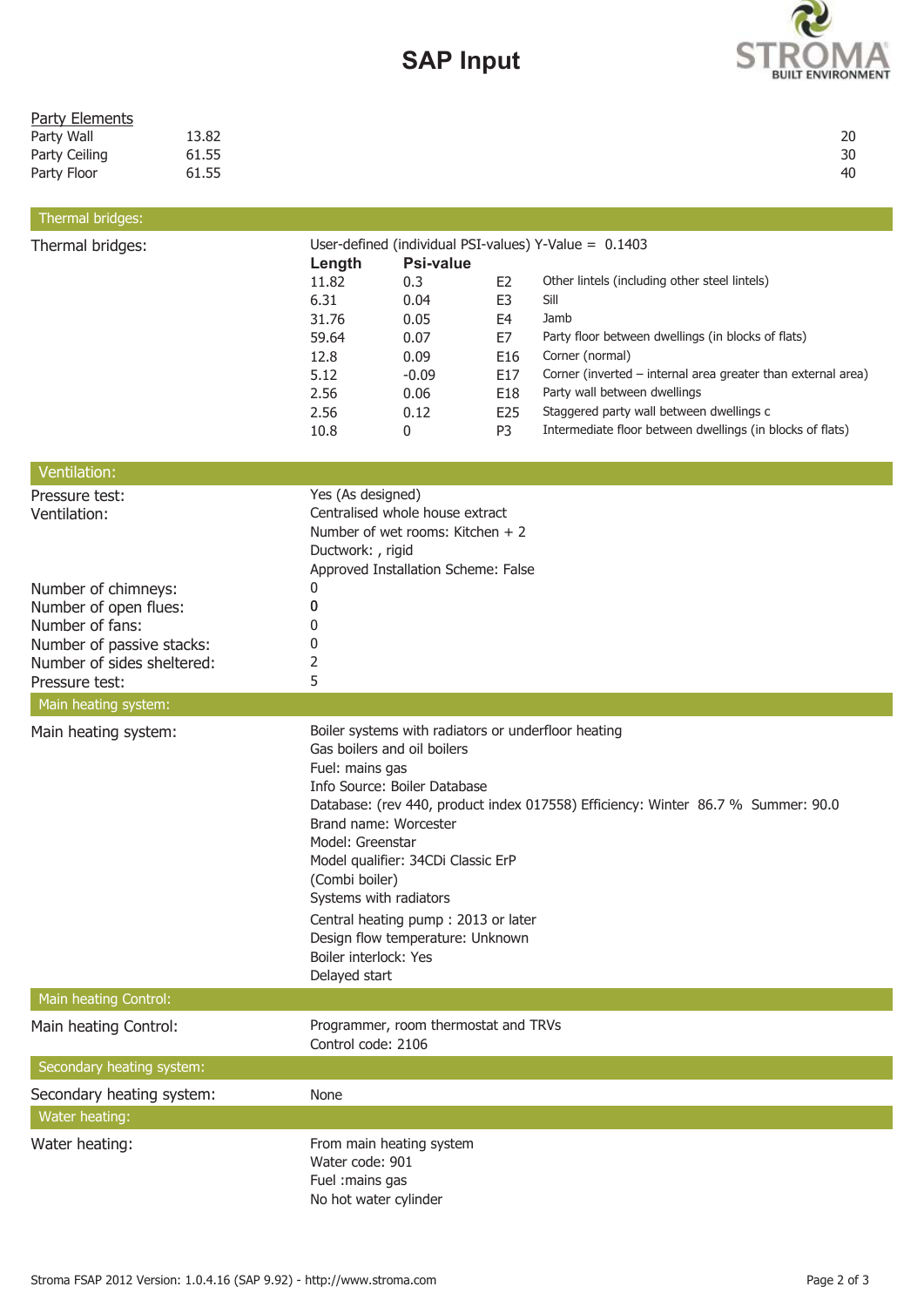# **SAP Input**



#### Solar panel: False

|  | Others: |
|--|---------|
|  |         |

Electricity tariff: Standard Tariff In Smoke Control Area: Unknown Conservatory: No conservatory<br>
Low energy lights: 100% Low energy lights: EPC language: English Wind turbine: No Photovoltaics: Photovoltaic 1

Terrain type: Low rise urban / suburban Installed Peak power: 0.98 Tilt of collector: Horizontal Overshading: None or very little Collector Orientation: South

Assess Zero Carbon Home: No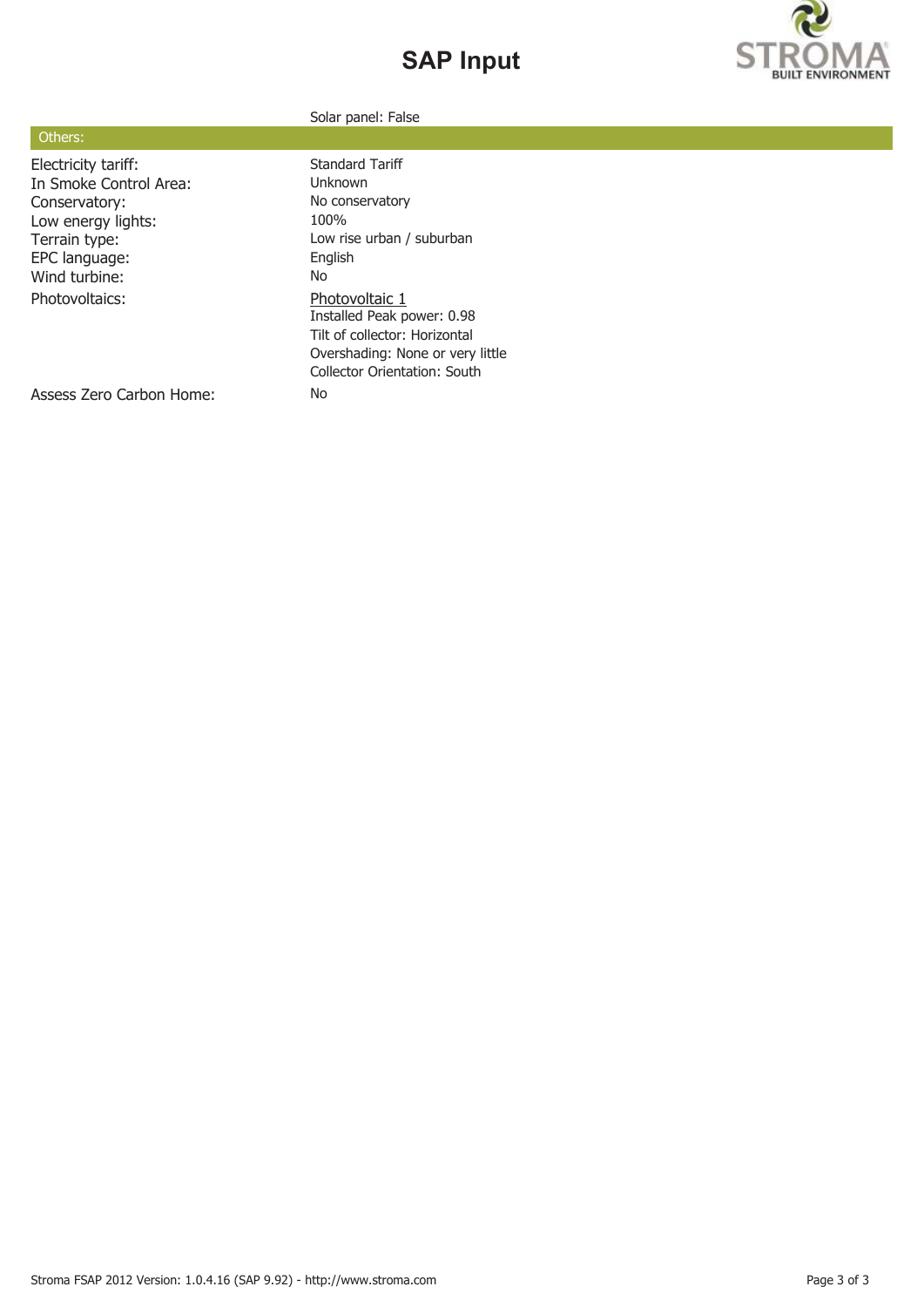

|                                                                                                                                                    |      |                           |       |                      | <b>User Details:</b> |                                            |              |               |                                   |                        |                                   |              |
|----------------------------------------------------------------------------------------------------------------------------------------------------|------|---------------------------|-------|----------------------|----------------------|--------------------------------------------|--------------|---------------|-----------------------------------|------------------------|-----------------------------------|--------------|
| <b>Assessor Name:</b>                                                                                                                              |      | <b>Aymon Winter</b>       |       |                      |                      | <b>Stroma Number:</b>                      |              |               |                                   |                        | STRO014511                        |              |
| <b>Software Name:</b>                                                                                                                              |      | Stroma FSAP 2012          |       |                      |                      | <b>Software Version:</b>                   |              |               |                                   |                        | Version: 1.0.4.16                 |              |
|                                                                                                                                                    |      |                           |       |                      |                      | Property Address: 01-19-73120 A-1-04 PL1   |              |               |                                   |                        |                                   |              |
| <b>Address:</b>                                                                                                                                    |      | A-1-04, 49-51 Beulah Hill |       |                      |                      |                                            |              |               |                                   |                        |                                   |              |
| 1. Overall dwelling dimensions:                                                                                                                    |      |                           |       |                      |                      |                                            |              |               |                                   |                        |                                   |              |
| Ground floor                                                                                                                                       |      |                           |       |                      |                      | Area( $m2$ )<br>61.55                      | (1a) x       | Av. Height(m) | 2.56                              | $(2a) =$               | Volume(m <sup>3</sup> )<br>157.57 | (3a)         |
| Total floor area TFA = $(1a)+(1b)+(1c)+(1d)+(1e)+(1n)$                                                                                             |      |                           |       |                      |                      | 61.55                                      | (4)          |               |                                   |                        |                                   |              |
| Dwelling volume                                                                                                                                    |      |                           |       |                      |                      |                                            |              |               | $(3a)+(3b)+(3c)+(3d)+(3e)+(3n)$ = |                        | 157.57                            | (5)          |
| 2. Ventilation rate:                                                                                                                               |      |                           |       |                      |                      |                                            |              |               |                                   |                        |                                   |              |
|                                                                                                                                                    | main | heating                   |       | secondary<br>heating |                      | other                                      |              | total         |                                   |                        | m <sup>3</sup> per hour           |              |
| Number of chimneys                                                                                                                                 |      | 0                         | $\pm$ | $\mathbf 0$          | $\ddot{}$            | 0                                          | $=$          | 0             |                                   | $x 40 =$               | 0                                 | (6a)         |
| Number of open flues                                                                                                                               |      | 0                         |       | $\mathbf 0$          | 4                    | 0                                          | $=$          | $\mathbf 0$   |                                   | $x 20 =$               | 0                                 | (6b)         |
| Number of intermittent fans                                                                                                                        |      |                           |       |                      |                      |                                            |              | $\mathbf 0$   |                                   | $x = 10 =$             | 0                                 | (7a)         |
| Number of passive vents                                                                                                                            |      |                           |       |                      |                      |                                            |              | $\mathbf 0$   |                                   | $x = 10 =$             | 0                                 | (7b)         |
| Number of flueless gas fires                                                                                                                       |      |                           |       |                      |                      |                                            |              | $\mathbf 0$   |                                   | $x 40 =$               | 0                                 | (7c)         |
|                                                                                                                                                    |      |                           |       |                      |                      |                                            |              |               |                                   |                        | Air changes per hour              |              |
| Infiltration due to chimneys, flues and fans = $(6a)+(6b)+(7a)+(7b)+(7c) =$                                                                        |      |                           |       |                      |                      |                                            |              | $\mathbf 0$   |                                   | $+ (5) =$              | 0                                 | (8)          |
| If a pressurisation test has been carried out or is intended, proceed to (17), otherwise continue from $(9)$ to (16)                               |      |                           |       |                      |                      |                                            |              |               |                                   |                        |                                   |              |
| Number of storeys in the dwelling (ns)                                                                                                             |      |                           |       |                      |                      |                                            |              |               |                                   |                        | 0                                 | (9)          |
| Additional infiltration                                                                                                                            |      |                           |       |                      |                      |                                            |              |               |                                   | $[(9)-1] \times 0.1 =$ | 0                                 | (10)         |
| Structural infiltration: 0.25 for steel or timber frame or 0.35 for masonry construction                                                           |      |                           |       |                      |                      |                                            |              |               |                                   |                        | 0                                 | (11)         |
| if both types of wall are present, use the value corresponding to the greater wall area (after<br>deducting areas of openings); if equal user 0.35 |      |                           |       |                      |                      |                                            |              |               |                                   |                        |                                   |              |
| If suspended wooden floor, enter 0.2 (unsealed) or 0.1 (sealed), else enter 0                                                                      |      |                           |       |                      |                      |                                            |              |               |                                   |                        | $\mathsf{O}$                      | (12)         |
| If no draught lobby, enter 0.05, else enter 0                                                                                                      |      |                           |       |                      |                      |                                            |              |               |                                   |                        | 0                                 | (13)         |
| Percentage of windows and doors draught stripped                                                                                                   |      |                           |       |                      |                      |                                            |              |               |                                   |                        | 0                                 | (14)         |
| Window infiltration                                                                                                                                |      |                           |       |                      |                      | $0.25 - [0.2 \times (14) \div 100] =$      |              |               |                                   |                        | 0                                 | (15)         |
| Infiltration rate                                                                                                                                  |      |                           |       |                      |                      | $(8) + (10) + (11) + (12) + (13) + (15) =$ |              |               |                                   |                        | 0                                 | (16)         |
| Air permeability value, q50, expressed in cubic metres per hour per square metre of envelope area                                                  |      |                           |       |                      |                      |                                            |              |               |                                   |                        | 5                                 | (17)         |
| If based on air permeability value, then $(18) = [(17) \div 20] + (8)$ , otherwise $(18) = (16)$                                                   |      |                           |       |                      |                      |                                            |              |               |                                   |                        | 0.25                              | (18)         |
| Air permeability value applies if a pressurisation test has been done or a degree air permeability is being used<br>Number of sides sheltered      |      |                           |       |                      |                      |                                            |              |               |                                   |                        |                                   |              |
| Shelter factor                                                                                                                                     |      |                           |       |                      |                      | $(20) = 1 - [0.075 \times (19)] =$         |              |               |                                   |                        | $\overline{2}$<br>0.85            | (19)<br>(20) |
| Infiltration rate incorporating shelter factor                                                                                                     |      |                           |       |                      |                      | $(21) = (18) \times (20) =$                |              |               |                                   |                        | 0.21                              | (21)         |
| Infiltration rate modified for monthly wind speed                                                                                                  |      |                           |       |                      |                      |                                            |              |               |                                   |                        |                                   |              |
| Feb<br>Jan                                                                                                                                         | Mar  | Apr                       | May   | Jun                  | Jul                  | Aug                                        | Sep          | Oct           | Nov                               | Dec                    |                                   |              |
| Monthly average wind speed from Table 7                                                                                                            |      |                           |       |                      |                      |                                            |              |               |                                   |                        |                                   |              |
| 5<br>$(22)$ m=<br>5.1                                                                                                                              | 4.9  | 4.4                       | 4.3   | 3.8                  | 3.8                  | 3.7                                        | 4            | 4.3           | 4.5                               | 4.7                    |                                   |              |
|                                                                                                                                                    |      |                           |       |                      |                      |                                            |              |               |                                   |                        |                                   |              |
| Wind Factor (22a)m = $(22)$ m ÷ 4<br>1.27<br>1.25<br>$(22a)m=$                                                                                     | 1.23 | 1.1                       | 1.08  | 0.95                 | 0.95                 | 0.92                                       | $\mathbf{1}$ | 1.08          | 1.12                              | 1.18                   |                                   |              |
|                                                                                                                                                    |      |                           |       |                      |                      |                                            |              |               |                                   |                        |                                   |              |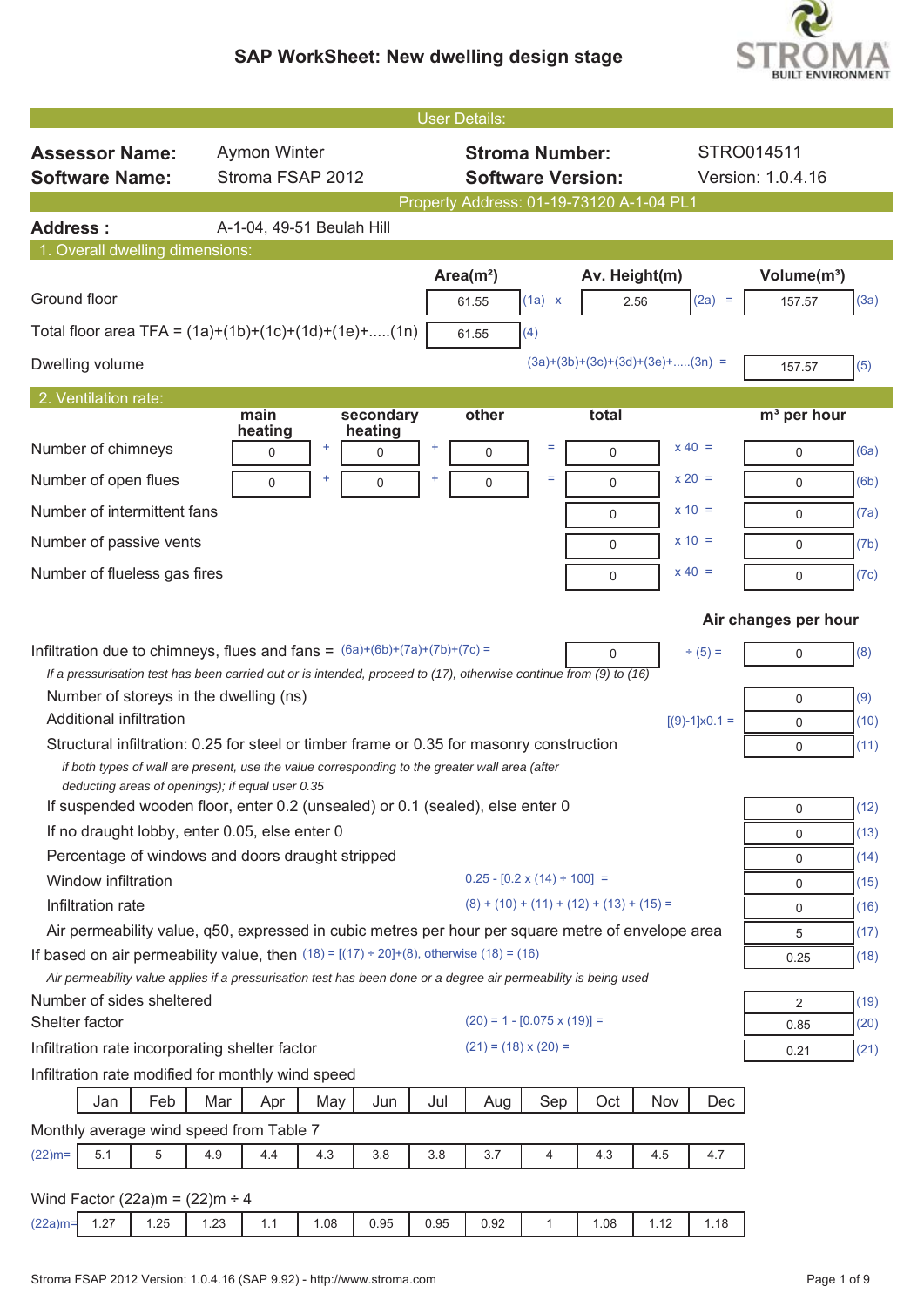

|                |                  |                                                                                |      | Adjusted infiltration rate (allowing for shelter and wind speed) = $(21a)$ x $(22a)$ m                  |             |                               |          |                         |          |                                   |             |                                                                                                                                      |                 |              |
|----------------|------------------|--------------------------------------------------------------------------------|------|---------------------------------------------------------------------------------------------------------|-------------|-------------------------------|----------|-------------------------|----------|-----------------------------------|-------------|--------------------------------------------------------------------------------------------------------------------------------------|-----------------|--------------|
|                | 0.27             | 0.27                                                                           | 0.26 | 0.23                                                                                                    | 0.23        | 0.2                           | 0.2      | 0.2                     | 0.21     | 0.23                              | 0.24        | 0.25                                                                                                                                 |                 |              |
|                |                  | If mechanical ventilation:                                                     |      | Calculate effective air change rate for the applicable case                                             |             |                               |          |                         |          |                                   |             |                                                                                                                                      | 0.5             | (23a)        |
|                |                  |                                                                                |      | If exhaust air heat pump using Appendix N, (23b) = (23a) × Fmv (equation (N5)), otherwise (23b) = (23a) |             |                               |          |                         |          |                                   |             |                                                                                                                                      | 0.5             | (23b)        |
|                |                  |                                                                                |      | If balanced with heat recovery: efficiency in % allowing for in-use factor (from Table 4h) =            |             |                               |          |                         |          |                                   |             |                                                                                                                                      | $\Omega$        | (23c)        |
|                |                  |                                                                                |      |                                                                                                         |             |                               |          |                         |          |                                   |             | a) If balanced mechanical ventilation with heat recovery (MVHR) $(24a)$ m = $(22b)$ m + $(23b) \times [1 - (23c) \div 100]$          |                 |              |
| $(24a)m =$     | $\mathbf 0$      | $\mathbf 0$                                                                    | 0    | 0                                                                                                       | $\mathbf 0$ | $\Omega$                      | $\Omega$ | $\Omega$                | $\Omega$ | $\Omega$                          | $\Omega$    | $\Omega$                                                                                                                             |                 | (24a)        |
|                |                  |                                                                                |      | b) If balanced mechanical ventilation without heat recovery (MV) $(24b)$ m = $(22b)$ m + $(23b)$        |             |                               |          |                         |          |                                   |             |                                                                                                                                      |                 |              |
| $(24b)m=$      | $\mathbf 0$      | $\pmb{0}$                                                                      | 0    | 0                                                                                                       | $\Omega$    | $\mathbf 0$                   | 0        | 0                       | $\Omega$ | 0                                 | $\mathbf 0$ | 0                                                                                                                                    |                 | (24b)        |
|                |                  |                                                                                |      | c) If whole house extract ventilation or positive input ventilation from outside                        |             |                               |          |                         |          |                                   |             |                                                                                                                                      |                 |              |
|                |                  |                                                                                |      | if $(22b)$ m < 0.5 × $(23b)$ , then $(24c)$ = $(23b)$ ; otherwise $(24c)$ = $(22b)$ m + 0.5 × $(23b)$   |             |                               |          |                         |          |                                   |             |                                                                                                                                      |                 |              |
| $(24c)$ m=     | 0.52             | 0.52                                                                           | 0.51 | 0.5                                                                                                     | 0.5         | 0.5                           | 0.5      | 0.5                     | 0.5      | 0.5                               | 0.5         | 0.5                                                                                                                                  |                 | (24c)        |
|                |                  |                                                                                |      | d) If natural ventilation or whole house positive input ventilation from loft                           |             |                               |          |                         |          |                                   |             |                                                                                                                                      |                 |              |
|                | $\Omega$         | 0                                                                              | 0    | if (22b)m = 1, then (24d)m = (22b)m otherwise (24d)m = $0.5 + [(22b)m2 \times 0.5]$<br>$\mathbf 0$      | $\mathbf 0$ | 0                             | 0        | 0                       | 0        |                                   |             |                                                                                                                                      |                 | (24d)        |
| $(24d)$ m=     |                  |                                                                                |      |                                                                                                         |             |                               |          |                         |          | 0                                 | 0           | 0                                                                                                                                    |                 |              |
| $(25)$ m=      | 0.52             | 0.52                                                                           | 0.51 | Effective air change rate - enter (24a) or (24b) or (24c) or (24d) in box (25)<br>0.5                   | 0.5         | 0.5                           | 0.5      | 0.5                     | 0.5      | 0.5                               | 0.5         | 0.5                                                                                                                                  |                 | (25)         |
|                |                  |                                                                                |      |                                                                                                         |             |                               |          |                         |          |                                   |             |                                                                                                                                      |                 |              |
|                |                  |                                                                                |      | 3. Heat losses and heat loss parameter:                                                                 |             |                               |          |                         |          |                                   |             |                                                                                                                                      |                 |              |
| <b>ELEMENT</b> |                  | Gross<br>area $(m2)$                                                           |      | Openings<br>m <sup>2</sup>                                                                              |             | Net Area<br>A, m <sup>2</sup> |          | U-value<br>W/m2K        |          | AXU<br>(W/K)                      |             | k-value<br>$kJ/m^2$ ·K                                                                                                               | AXK<br>kJ/K     |              |
| Doors          |                  |                                                                                |      |                                                                                                         |             | 2.12                          | <b>X</b> | 1.4                     | $\equiv$ | 2.968                             |             |                                                                                                                                      |                 | (26)         |
|                | Windows Type 1   |                                                                                |      |                                                                                                         |             | 8.1                           |          | $x1/[1/(1.4) + 0.04] =$ |          |                                   |             |                                                                                                                                      |                 | (27)         |
| Windows Type 2 |                  |                                                                                |      |                                                                                                         |             |                               |          |                         |          |                                   |             |                                                                                                                                      |                 |              |
|                |                  |                                                                                |      |                                                                                                         |             |                               |          |                         |          | 10.74                             |             |                                                                                                                                      |                 |              |
|                |                  |                                                                                |      |                                                                                                         |             | 6.41                          |          | $x1/[1/(1.4) + 0.04] =$ |          | 8.5                               |             |                                                                                                                                      |                 | (27)         |
|                | Windows Type 3   |                                                                                |      |                                                                                                         |             | 6.1                           |          | $x1/[1/(1.4) + 0.04] =$ |          | 8.09                              |             |                                                                                                                                      |                 | (27)         |
|                | Windows Type 4   |                                                                                |      |                                                                                                         |             | 4.35                          |          | $x1/[1/(1.4) + 0.04] =$ |          | 5.77                              |             |                                                                                                                                      |                 | (27)         |
| Walls Type1    |                  | 55.45                                                                          |      | 24.96                                                                                                   |             | 30.49                         | X        | 0.13                    | Ξ        | 3.96                              |             | 14                                                                                                                                   | 426.86          | (29)         |
| Walls Type2    |                  | 3.74                                                                           |      | 2.12                                                                                                    |             | 1.62                          | X        | 0.23                    | Ξ        | 0.38                              |             | 14                                                                                                                                   | 22.68           | (29)         |
| Walls Type3    |                  | 17.15                                                                          |      | 0                                                                                                       |             | 17.15                         | X        | 0.2                     | Ξ        | 3.5                               |             | 17                                                                                                                                   | 291.55          | (29)         |
|                |                  | Total area of elements, m <sup>2</sup>                                         |      |                                                                                                         |             | 76.34                         |          |                         |          |                                   |             |                                                                                                                                      |                 | (31)         |
| Party wall     |                  |                                                                                |      |                                                                                                         |             | 13.82                         | X        | 0                       | Ξ        | 0                                 |             | 20                                                                                                                                   | 276.4           | (32)         |
| Party floor    |                  |                                                                                |      |                                                                                                         |             | 61.55                         |          |                         |          |                                   |             | 40                                                                                                                                   | 2462            | (32a)        |
| Party ceiling  |                  |                                                                                |      |                                                                                                         |             | 61.55                         |          |                         |          |                                   |             | 30                                                                                                                                   | 1846.5          | (32b)        |
|                | Internal wall ** |                                                                                |      |                                                                                                         |             | 120.83                        |          |                         |          |                                   |             | 9                                                                                                                                    | 1087.47         | (32c)        |
|                |                  |                                                                                |      |                                                                                                         |             |                               |          |                         |          |                                   |             | * for windows and roof windows, use effective window U-value calculated using formula 1/[(1/U-value)+0.04] as given in paragraph 3.2 |                 |              |
|                |                  |                                                                                |      | ** include the areas on both sides of internal walls and partitions                                     |             |                               |          | $(26)(30) + (32) =$     |          |                                   |             |                                                                                                                                      |                 |              |
|                |                  | Fabric heat loss, $W/K = S (A \times U)$<br>Heat capacity $Cm = S(A \times k)$ |      |                                                                                                         |             |                               |          |                         |          | $((28)(30) + (32) + (32a)(32e) =$ |             |                                                                                                                                      | 43.9<br>6413.46 | (33)<br>(34) |

*For design assessments where the details of the construction are not known precisely the indicative values of TMP in Table 1f can be used instead of a detailed calculation.*

Thermal bridges : S (L x Y) calculated using Appendix K  $\sqrt{10.71}$  (36)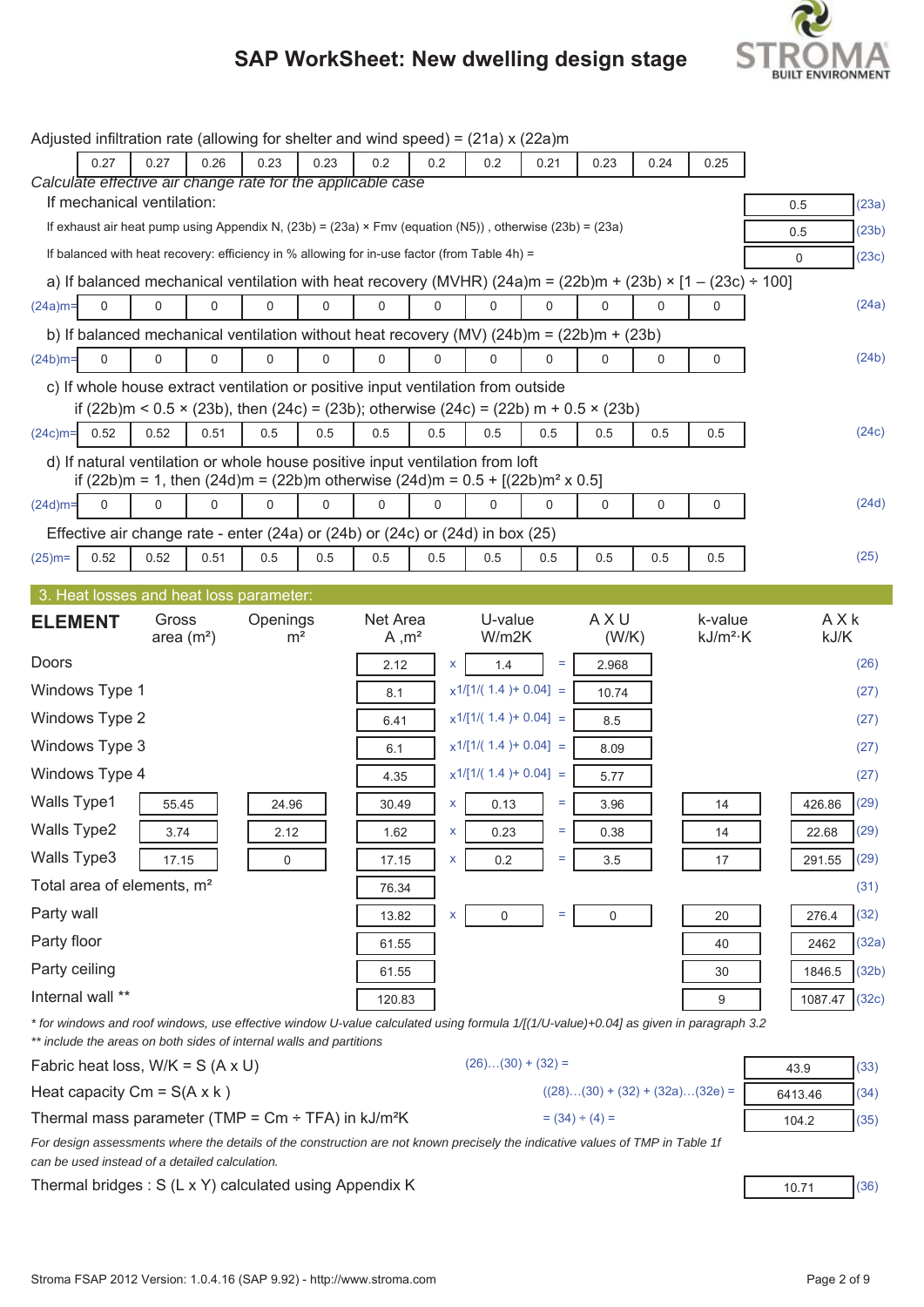

|           | Total fabric heat loss |                                               |        |                                          | if details of thermal bridging are not known $(36) = 0.15 \times (31)$                |       |       |                                                                                                                          |       | $(33) + (36) =$                |        |             | 54.61   | (37) |
|-----------|------------------------|-----------------------------------------------|--------|------------------------------------------|---------------------------------------------------------------------------------------|-------|-------|--------------------------------------------------------------------------------------------------------------------------|-------|--------------------------------|--------|-------------|---------|------|
|           |                        |                                               |        | Ventilation heat loss calculated monthly |                                                                                       |       |       |                                                                                                                          |       | $(38)$ m = 0.33 × (25)m x (5)  |        |             |         |      |
|           | Jan                    | Feb                                           | Mar    | Apr                                      | May                                                                                   | Jun   | Jul   | Aug                                                                                                                      | Sep   | Oct                            | Nov    | Dec         |         |      |
| $(38)$ m= | 27.09                  | 26.81                                         | 26.53  | 26                                       | 26                                                                                    | 26    | 26    | 26                                                                                                                       | 26    | 26                             | 26     | 26          |         | (38) |
|           |                        | Heat transfer coefficient, W/K                |        |                                          |                                                                                       |       |       |                                                                                                                          |       | $(39)$ m = $(37) + (38)$ m     |        |             |         |      |
| $(39)$ m= | 81.7                   | 81.43                                         | 81.15  | 80.61                                    | 80.61                                                                                 | 80.61 | 80.61 | 80.61                                                                                                                    | 80.61 | 80.61                          | 80.61  | 80.61       |         |      |
|           |                        |                                               |        |                                          |                                                                                       |       |       |                                                                                                                          |       | Average = $Sum(39)_{112}$ /12= |        |             | 80.82   | (39) |
|           |                        | Heat loss parameter (HLP), W/m <sup>2</sup> K |        |                                          |                                                                                       |       |       |                                                                                                                          |       | $(40)$ m = $(39)$ m ÷ $(4)$    |        |             |         |      |
| $(40)$ m= | 1.33                   | 1.32                                          | 1.32   | 1.31                                     | 1.31                                                                                  | 1.31  | 1.31  | 1.31                                                                                                                     | 1.31  | 1.31                           | 1.31   | 1.31        |         |      |
|           |                        | Number of days in month (Table 1a)            |        |                                          |                                                                                       |       |       |                                                                                                                          |       | Average = $Sum(40)_{112}$ /12= |        |             | 1.31    | (40) |
|           | Jan                    | Feb                                           | Mar    | Apr                                      | May                                                                                   | Jun   | Jul   | Aug                                                                                                                      | Sep   | Oct                            | Nov    | Dec         |         |      |
| $(41)$ m= | 31                     | 28                                            | 31     | 30                                       | 31                                                                                    | 30    | 31    | 31                                                                                                                       | 30    | 31                             | 30     | 31          |         | (41) |
|           |                        |                                               |        |                                          |                                                                                       |       |       |                                                                                                                          |       |                                |        |             |         |      |
|           |                        |                                               |        | 4. Water heating energy requirement:     |                                                                                       |       |       |                                                                                                                          |       |                                |        | kWh/year:   |         |      |
|           |                        |                                               |        |                                          |                                                                                       |       |       |                                                                                                                          |       |                                |        |             |         |      |
|           |                        | Assumed occupancy, N                          |        |                                          |                                                                                       |       |       | if TFA > 13.9, N = 1 + 1.76 x [1 - exp(-0.000349 x (TFA -13.9)2)] + 0.0013 x (TFA -13.9)                                 |       |                                |        | 2.03        |         | (42) |
|           | if TFA £ 13.9, $N = 1$ |                                               |        |                                          |                                                                                       |       |       | Annual average hot water usage in litres per day Vd, average = $(25 \times N)$ + 36                                      |       |                                |        |             |         |      |
|           |                        |                                               |        |                                          |                                                                                       |       |       | Reduce the annual average hot water usage by 5% if the dwelling is designed to achieve a water use target of             |       |                                |        | 82.3        |         | (43) |
|           |                        |                                               |        |                                          | not more that 125 litres per person per day (all water use, hot and cold)             |       |       |                                                                                                                          |       |                                |        |             |         |      |
|           | Jan                    | Feb                                           | Mar    | Apr                                      | May                                                                                   | Jun   | Jul   | Aug                                                                                                                      | Sep   | Oct                            | Nov    | Dec         |         |      |
|           |                        |                                               |        |                                          | Hot water usage in litres per day for each month $Vd,m =$ factor from Table 1c x (43) |       |       |                                                                                                                          |       |                                |        |             |         |      |
| $(44)$ m= | 90.53                  | 87.23                                         | 83.94  | 80.65                                    | 77.36                                                                                 | 74.07 | 74.07 | 77.36                                                                                                                    | 80.65 | 83.94                          | 87.23  | 90.53       |         |      |
|           |                        |                                               |        |                                          |                                                                                       |       |       | Energy content of hot water used - calculated monthly = 4.190 x Vd,m x nm x DTm / 3600 kWh/month (see Tables 1b, 1c, 1d) |       | Total = $Sum(44)_{112}$ =      |        |             | 987.55  | (44) |
| $(45)$ m= | 134.25                 | 117.41                                        | 121.16 | 105.63                                   | 101.35                                                                                | 87.46 | 81.05 | 93                                                                                                                       | 94.11 | 109.68                         | 119.72 | 130.01      |         |      |
|           |                        |                                               |        |                                          |                                                                                       |       |       |                                                                                                                          |       | Total = $Sum(45)_{112}$ =      |        |             | 1294.84 | (45) |
|           |                        |                                               |        |                                          |                                                                                       |       |       | If instantaneous water heating at point of use (no hot water storage), enter 0 in boxes (46) to (61)                     |       |                                |        |             |         |      |
| $(46)$ m= | 20.14                  | 17.61                                         | 18.17  | 15.84                                    | 15.2                                                                                  | 13.12 | 12.16 | 13.95                                                                                                                    | 14.12 | 16.45                          | 17.96  | 19.5        |         | (46) |
|           | Water storage loss:    |                                               |        |                                          |                                                                                       |       |       | Storage volume (litres) including any solar or WWHRS storage within same vessel                                          |       |                                |        | $\mathbf 0$ |         | (47) |
|           |                        |                                               |        |                                          | If community heating and no tank in dwelling, enter 110 litres in (47)                |       |       |                                                                                                                          |       |                                |        |             |         |      |
|           |                        |                                               |        |                                          |                                                                                       |       |       | Otherwise if no stored hot water (this includes instantaneous combi boilers) enter '0' in (47)                           |       |                                |        |             |         |      |
|           | Water storage loss:    |                                               |        |                                          |                                                                                       |       |       |                                                                                                                          |       |                                |        |             |         |      |
|           |                        |                                               |        |                                          | a) If manufacturer's declared loss factor is known (kWh/day):                         |       |       |                                                                                                                          |       |                                |        | 0           |         | (48) |
|           |                        | Temperature factor from Table 2b              |        |                                          |                                                                                       |       |       |                                                                                                                          |       |                                |        | $\mathbf 0$ |         | (49) |
|           |                        |                                               |        | Energy lost from water storage, kWh/year |                                                                                       |       |       | $(48) \times (49) =$                                                                                                     |       |                                |        | $\mathbf 0$ |         | (50) |
|           |                        |                                               |        |                                          | b) If manufacturer's declared cylinder loss factor is not known:                      |       |       |                                                                                                                          |       |                                |        |             |         |      |
|           |                        | If community heating see section 4.3          |        |                                          | Hot water storage loss factor from Table 2 (kWh/litre/day)                            |       |       |                                                                                                                          |       |                                |        | 0           |         | (51) |
|           |                        | Volume factor from Table 2a                   |        |                                          |                                                                                       |       |       |                                                                                                                          |       |                                |        | $\mathbf 0$ |         | (52) |
|           |                        | Temperature factor from Table 2b              |        |                                          |                                                                                       |       |       |                                                                                                                          |       |                                |        | $\mathbf 0$ |         | (53) |
|           |                        |                                               |        | Energy lost from water storage, kWh/year |                                                                                       |       |       | $(47)$ x $(51)$ x $(52)$ x $(53)$ =                                                                                      |       |                                |        | $\mathbf 0$ |         | (54) |
|           |                        | Enter (50) or (54) in (55)                    |        |                                          |                                                                                       |       |       |                                                                                                                          |       |                                |        | $\mathbf 0$ |         | (55) |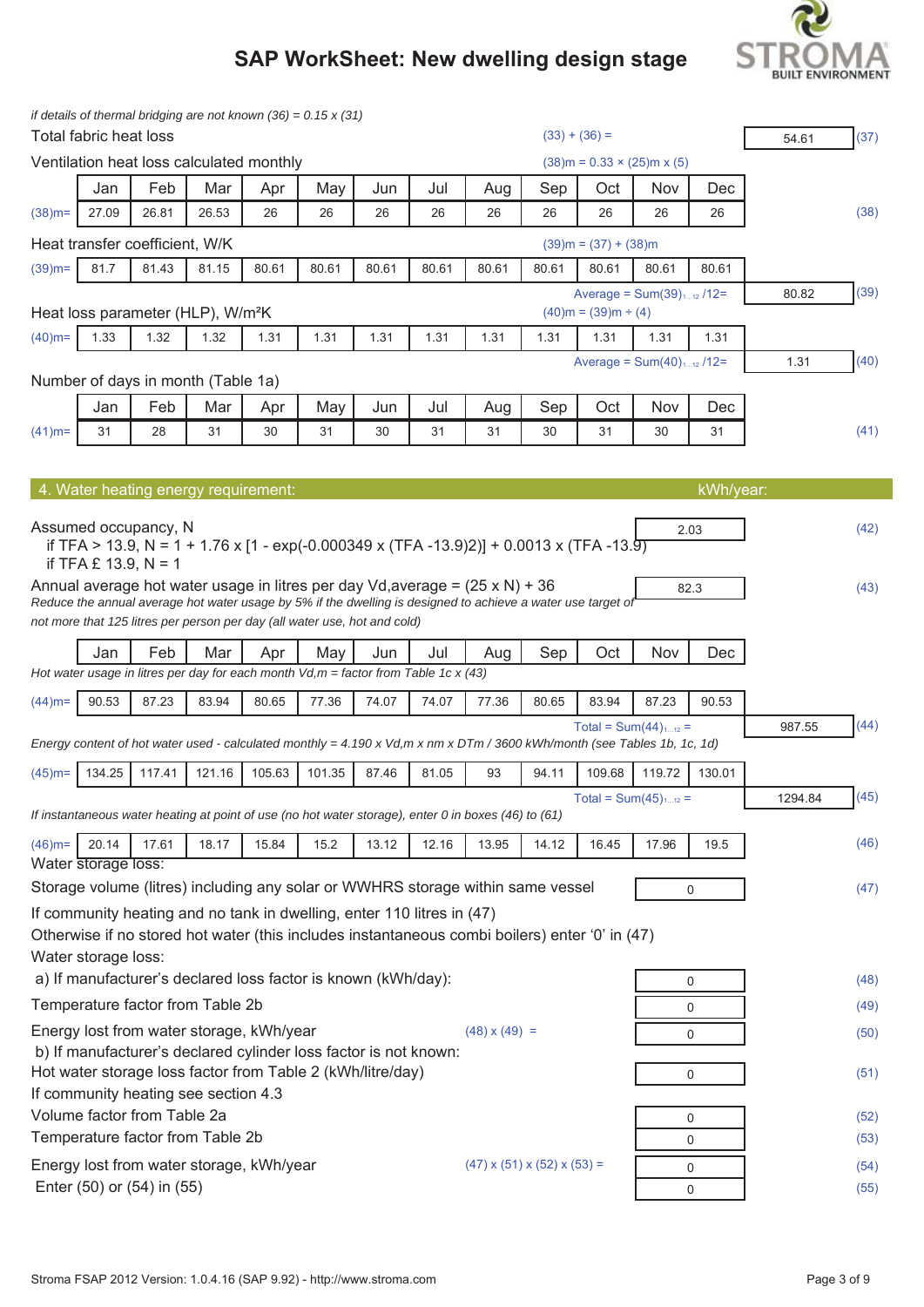

|           |          |                                  |          | Water storage loss calculated for each month                                                                                                             |             |        |             |          | $((56)m = (55) \times (41)m)$ |        |                                                         |             |                                                                                                                         |      |
|-----------|----------|----------------------------------|----------|----------------------------------------------------------------------------------------------------------------------------------------------------------|-------------|--------|-------------|----------|-------------------------------|--------|---------------------------------------------------------|-------------|-------------------------------------------------------------------------------------------------------------------------|------|
| $(56)$ m= | $\Omega$ | $\Omega$                         | $\Omega$ | $\mathbf{0}$                                                                                                                                             | 0           | 0      | $\mathbf 0$ | $\Omega$ | $\Omega$                      | 0      | 0                                                       | $\mathbf 0$ |                                                                                                                         | (56) |
|           |          |                                  |          | If cylinder contains dedicated solar storage, $(57)$ m = $(56)$ m x $[(50) - (H11)] + (50)$ , else $(57)$ m = $(56)$ m where $(H11)$ is from Appendix H  |             |        |             |          |                               |        |                                                         |             |                                                                                                                         |      |
| $(57)$ m= | 0        | 0                                | 0        | $\mathbf 0$                                                                                                                                              | $\mathbf 0$ | 0      | 0           | 0        | 0                             | 0      | $\mathbf 0$                                             | 0           |                                                                                                                         | (57) |
|           |          |                                  |          | Primary circuit loss (annual) from Table 3                                                                                                               |             |        |             |          |                               |        |                                                         | $\mathbf 0$ |                                                                                                                         | (58) |
|           |          |                                  |          | Primary circuit loss calculated for each month $(59)$ m = $(58) \div 365 \times (41)$ m                                                                  |             |        |             |          |                               |        |                                                         |             |                                                                                                                         |      |
|           |          |                                  |          | (modified by factor from Table H5 if there is solar water heating and a cylinder thermostat)                                                             |             |        |             |          |                               |        |                                                         |             |                                                                                                                         |      |
| $(59)$ m= | 0        | 0                                | 0        | $\mathbf 0$                                                                                                                                              | 0           | 0      | 0           | 0        | 0                             | 0      | 0                                                       | 0           |                                                                                                                         | (59) |
|           |          |                                  |          | Combi loss calculated for each month $(61)$ m = $(60) \div 365 \times (41)$ m                                                                            |             |        |             |          |                               |        |                                                         |             |                                                                                                                         |      |
| $(61)$ m= | 35.72    | 32.23                            | 35.64    | 34.44                                                                                                                                                    | 35.55       | 34.36  | 35.48       | 35.53    | 34.41                         | 35.61  | 34.51                                                   | 35.7        |                                                                                                                         | (61) |
|           |          |                                  |          |                                                                                                                                                          |             |        |             |          |                               |        |                                                         |             | Total heat required for water heating calculated for each month $(62)$ m = 0.85 × (45)m + (46)m + (57)m + (59)m + (61)m |      |
| $(62)$ m= | 169.96   | 149.65                           | 156.8    | 140.07                                                                                                                                                   | 136.91      | 121.83 | 116.53      | 128.53   | 128.52                        | 145.28 | 154.24                                                  | 165.71      |                                                                                                                         | (62) |
|           |          |                                  |          | Solar DHW input calculated using Appendix G or Appendix H (negative quantity) (enter '0' if no solar contribution to water heating)                      |             |        |             |          |                               |        |                                                         |             |                                                                                                                         |      |
|           |          |                                  |          | (add additional lines if FGHRS and/or WWHRS applies, see Appendix G)                                                                                     |             |        |             |          |                               |        |                                                         |             |                                                                                                                         |      |
| $(63)$ m= | 0        | 0                                | 0        | $\mathbf 0$                                                                                                                                              | 0           | 0      | 0           | 0        | 0                             | 0      | 0                                                       | 0           |                                                                                                                         | (63) |
|           |          | Output from water heater         |          |                                                                                                                                                          |             |        |             |          |                               |        |                                                         |             |                                                                                                                         |      |
| $(64)$ m= | 169.96   | 149.65                           | 156.8    | 140.07                                                                                                                                                   | 136.91      | 121.83 | 116.53      | 128.53   | 128.52                        | 145.28 | 154.24                                                  | 165.71      |                                                                                                                         |      |
|           |          |                                  |          |                                                                                                                                                          |             |        |             |          |                               |        | Output from water heater (annual) <sub>112</sub>        |             | 1714.03                                                                                                                 | (64) |
|           |          |                                  |          | Heat gains from water heating, kWh/month 0.25 $(0.85 \times (45) \text{m} + (61) \text{m}) + 0.8 \times [(46) \text{m} + (57) \text{m} + (59) \text{m}]$ |             |        |             |          |                               |        |                                                         |             |                                                                                                                         |      |
| $(65)$ m= | 53.57    | 47.1                             | 49.2     | 43.73                                                                                                                                                    | 42.59       | 37.67  | 35.82       | 39.81    | 39.89                         | 45.37  | 48.44                                                   | 52.15       |                                                                                                                         | (65) |
|           |          |                                  |          | include (57)m in calculation of (65)m only if cylinder is in the dwelling or hot water is from community heating                                         |             |        |             |          |                               |        |                                                         |             |                                                                                                                         |      |
|           |          |                                  |          | 5. Internal gains (see Table 5 and 5a):                                                                                                                  |             |        |             |          |                               |        |                                                         |             |                                                                                                                         |      |
|           |          | Metabolic gains (Table 5), Watts |          |                                                                                                                                                          |             |        |             |          |                               |        |                                                         |             |                                                                                                                         |      |
|           | Jan      | Feb                              | Mar      | Apr                                                                                                                                                      |             |        |             |          |                               |        |                                                         |             |                                                                                                                         |      |
| $(66)$ m= | 121.51   | 121.51                           |          |                                                                                                                                                          | May         | Jun    | Jul         | Aug      | Sep                           | Oct    | Nov                                                     | Dec         |                                                                                                                         |      |
|           |          |                                  | 121.51   | 121.51                                                                                                                                                   | 121.51      | 121.51 | 121.51      | 121.51   | 121.51                        | 121.51 | 121.51                                                  | 121.51      |                                                                                                                         | (66) |
| $(67)$ m= |          |                                  |          | Lighting gains (calculated in Appendix L, equation L9 or L9a), also see Table 5                                                                          |             |        |             |          |                               |        |                                                         |             |                                                                                                                         |      |
|           | 39.41    | 35.01                            | 28.47    | 21.55                                                                                                                                                    | 16.11       | 13.6   | 14.7        | 19.1     | 25.64                         | 32.56  | 38                                                      | 40.51       |                                                                                                                         | (67) |
|           |          |                                  |          | Appliances gains (calculated in Appendix L, equation L13 or L13a), also see Table 5                                                                      |             |        |             |          |                               |        |                                                         |             |                                                                                                                         |      |
| $(68)$ m= | 263.94   | 266.68                           | 259.78   | 245.08                                                                                                                                                   | 226.53      | 209.1  | 197.46      | 194.72   | 201.62                        | 216.31 | 234.86                                                  | 252.29      |                                                                                                                         | (68) |
|           |          |                                  |          | Cooking gains (calculated in Appendix L, equation L15 or L15a), also see Table 5                                                                         |             |        |             |          |                               |        |                                                         |             |                                                                                                                         |      |
| $(69)$ m= | 49.18    | 49.18                            | 49.18    | 49.18                                                                                                                                                    | 49.18       | 49.18  | 49.18       | 49.18    | 49.18                         | 49.18  | 49.18                                                   | 49.18       |                                                                                                                         | (69) |
|           |          | Pumps and fans gains (Table 5a)  |          |                                                                                                                                                          |             |        |             |          |                               |        |                                                         |             |                                                                                                                         |      |
| $(70)$ m= | 3        | 3                                | 3        | 3                                                                                                                                                        | 3           | 3      | 3           | 3        | 3                             | 3      | 3                                                       | 3           |                                                                                                                         | (70) |
|           |          |                                  |          | Losses e.g. evaporation (negative values) (Table 5)                                                                                                      |             |        |             |          |                               |        |                                                         |             |                                                                                                                         |      |
| $(71)$ m= | $-81$    | $-81$                            | $-81$    | $-81$                                                                                                                                                    | $-81$       | $-81$  | $-81$       | $-81$    | $-81$                         | $-81$  | $-81$                                                   | $-81$       |                                                                                                                         | (71) |
|           |          | Water heating gains (Table 5)    |          |                                                                                                                                                          |             |        |             |          |                               |        |                                                         |             |                                                                                                                         |      |
| $(72)$ m= | 72       | 70.09                            | 66.12    | 60.74                                                                                                                                                    | 57.24       | 52.32  | 48.14       | 53.5     | 55.41                         | 60.98  | 67.27                                                   | 70.1        |                                                                                                                         | (72) |
|           |          | Total internal gains =           |          |                                                                                                                                                          |             |        |             |          |                               |        | $(66)m + (67)m + (68)m + (69)m + (70)m + (71)m + (72)m$ |             |                                                                                                                         |      |
| $(73)$ m= | 468.03   | 464.45                           | 447.05   | 420.05                                                                                                                                                   | 392.57      | 367.7  | 352.97      | 360      | 375.35                        | 402.53 | 432.81                                                  | 455.58      |                                                                                                                         | (73) |

Solar gains are calculated using solar flux from Table 6a and associated equations to convert to the applicable orientation.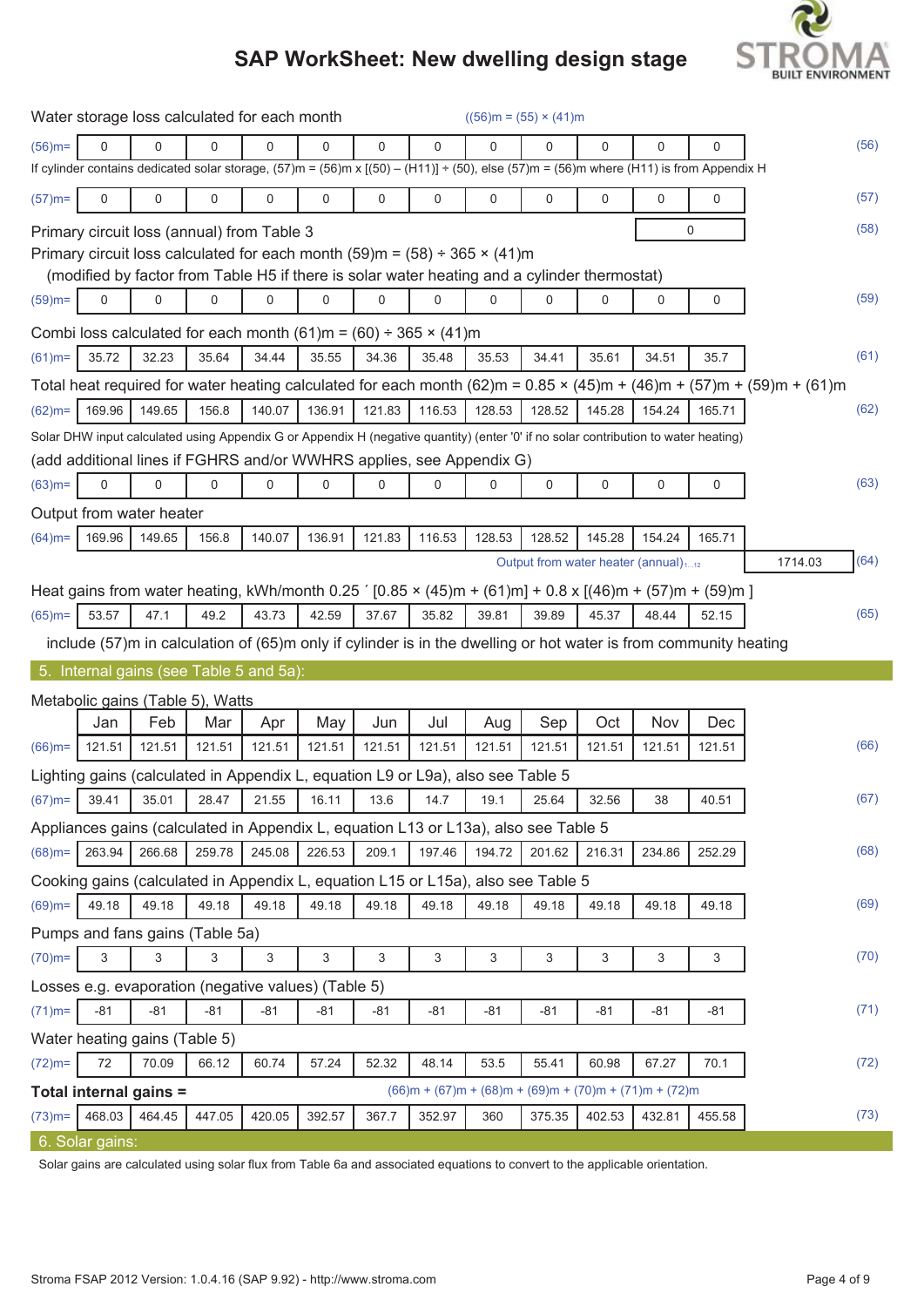

|                           | Orientation: Access Factor<br>Table 6d |                    | Area<br>m <sup>2</sup> |   | <b>Flux</b><br>Table 6a |   | $g_{-}$<br>Table 6b |                    | FF<br>Table 6c |     | Gains<br>(W) |      |
|---------------------------|----------------------------------------|--------------------|------------------------|---|-------------------------|---|---------------------|--------------------|----------------|-----|--------------|------|
| Northeast $0.9x$          | 0.77                                   | X                  | 8.1                    | x | 11.28                   | X | 0.4                 | X                  | 0.8            | Ξ   | 20.27        | (75) |
| Northeast 0.9x            | 0.77                                   | X                  | 6.41                   | x | 11.28                   | X | 0.4                 | X                  | 0.8            | $=$ | 16.04        | (75) |
| Northeast 0.9x            | 0.77                                   | X                  | 8.1                    | x | 22.97                   | X | 0.4                 | x                  | 0.8            | Ξ   | 41.25        | (75) |
| Northeast 0.9x            | 0.77                                   | X                  | 6.41                   | x | 22.97                   | X | 0.4                 | X                  | 0.8            | Ξ   | 32.65        | (75) |
| Northeast 0.9x            | 0.77                                   | X                  | 8.1                    | X | 41.38                   | X | 0.4                 | x                  | 0.8            | Ξ   | 74.33        | (75) |
| Northeast 0.9x            | 0.77                                   | x                  | 6.41                   | x | 41.38                   | X | 0.4                 | X                  | 0.8            | $=$ | 58.82        | (75) |
| Northeast 0.9x            | 0.77                                   | X                  | 8.1                    | X | 67.96                   | X | 0.4                 | X                  | 0.8            | Ξ   | 122.07       | (75) |
| Northeast 0.9x            | 0.77                                   | X                  | 6.41                   | x | 67.96                   | X | 0.4                 | X                  | 0.8            | $=$ | 96.6         | (75) |
| Northeast 0.9x            | 0.77                                   | X                  | 8.1                    | x | 91.35                   | X | 0.4                 | X                  | 0.8            | Ξ   | 164.08       | (75) |
| Northeast 0.9x            | 0.77                                   | X                  | 6.41                   | x | 91.35                   | X | 0.4                 | X                  | 0.8            | Ξ   | 129.85       | (75) |
| Northeast 0.9x            | 0.77                                   | X                  | 8.1                    | X | 97.38                   | X | 0.4                 | x                  | 0.8            | $=$ | 174.93       | (75) |
| Northeast 0.9x            | 0.77                                   | x                  | 6.41                   | x | 97.38                   | X | 0.4                 | X                  | 0.8            | $=$ | 138.43       | (75) |
| Northeast 0.9x            | 0.77                                   | X                  | 8.1                    | x | 91.1                    | X | 0.4                 | X                  | 0.8            | Ξ   | 163.64       | (75) |
| Northeast 0.9x            | 0.77                                   | X                  | 6.41                   | x | 91.1                    | X | 0.4                 | X                  | 0.8            | $=$ | 129.5        | (75) |
| Northeast 0.9x            | 0.77                                   | X                  | 8.1                    | x | 72.63                   | X | 0.4                 | X                  | 0.8            | Ξ   | 130.46       | (75) |
| Northeast 0.9x            | 0.77                                   | X                  | 6.41                   | x | 72.63                   | X | 0.4                 | X                  | 0.8            | Ξ   | 103.24       | (75) |
| Northeast 0.9x            | 0.77                                   | X                  | 8.1                    | X | 50.42                   | X | 0.4                 | x                  | 0.8            | Ξ   | 90.57        | (75) |
| Northeast 0.9x            | 0.77                                   | x                  | 6.41                   | X | 50.42                   | X | 0.4                 | X                  | 0.8            | $=$ | 71.67        | (75) |
| Northeast 0.9x            | 0.77                                   | X                  | 8.1                    | X | 28.07                   | X | 0.4                 | X                  | 0.8            | Ξ   | 50.42        | (75) |
| Northeast 0.9x            | 0.77                                   | X                  | 6.41                   | x | 28.07                   | X | 0.4                 | X                  | 0.8            | $=$ | 39.9         | (75) |
| Northeast 0.9x            | 0.77                                   | X                  | 8.1                    | x | 14.2                    | X | 0.4                 | X                  | 0.8            | $=$ | 25.5         | (75) |
| Northeast 0.9x            | 0.77                                   | X                  | 6.41                   | x | 14.2                    | X | 0.4                 | X                  | 0.8            | Ξ   | 20.18        | (75) |
| Northeast 0.9x            | 0.77                                   | X                  | 8.1                    | X | 9.21                    | X | 0.4                 | x                  | 0.8            | $=$ | 16.55        | (75) |
| Northeast 0.9x            | 0.77                                   | x                  | 6.41                   | x | 9.21                    | x | 0.4                 | X                  | 0.8            | Ξ   | 13.1         | (75) |
| Southeast $0.9x$          | 0.77                                   | x                  | 4.35                   | x | 36.79                   | x | 0.4                 | x                  | 0.8            | Ξ   | 35.49        | (77) |
| Southeast $0.9x$          | 0.77                                   | X                  | 4.35                   | X | 62.67                   | X | 0.4                 | $\pmb{\mathsf{X}}$ | 0.8            | $=$ | 60.46        | (77) |
| Southeast $0.9x$          | 0.77                                   | $\pmb{\mathsf{X}}$ | 4.35                   | X | 85.75                   | X | 0.4                 | X                  | $0.8\,$        | $=$ | 82.72        | (77) |
| Southeast $0.9x$          | 0.77                                   | X                  | 4.35                   | X | 106.25                  | X | 0.4                 | X                  | 0.8            | Ξ   | 102.5        | (77) |
| Southeast $0.9x$          | 0.77                                   | X                  | 4.35                   | X | 119.01                  | X | 0.4                 | X                  | 0.8            | $=$ | 114.8        | (77) |
| Southeast $0.9x$          | 0.77                                   | X                  | 4.35                   | X | 118.15                  | X | 0.4                 | X                  | 0.8            | Ξ   | 113.97       | (77) |
| Southeast $0.9x$          | 0.77                                   | X                  | 4.35                   | X | 113.91                  | X | 0.4                 | X                  | 0.8            | Ξ   | 109.88       | (77) |
| Southeast $0.9x$          | 0.77                                   | X                  | 4.35                   | X | 104.39                  | X | 0.4                 | $\mathsf X$        | 0.8            | $=$ | 100.7        | (77) |
| Southeast $0.9x$          | 0.77                                   | X                  | 4.35                   | X | 92.85                   | X | 0.4                 | X                  | $0.8\,$        | Ξ   | 89.57        | (77) |
| Southeast $0.9x$          | 0.77                                   | X                  | 4.35                   | X | 69.27                   | X | 0.4                 | X                  | 0.8            | Ξ   | 66.82        | (77) |
| Southeast $0.9x$          | 0.77                                   | X                  | 4.35                   | X | 44.07                   | X | 0.4                 | X                  | 0.8            | $=$ | 42.51        | (77) |
| Southeast $0.9x$          | 0.77                                   | X                  | 4.35                   | X | 31.49                   | X | 0.4                 | X                  | 0.8            | Ξ   | 30.37        | (77) |
| Northwest $_{0.9x}$       | 0.77                                   | X                  | 6.1                    | X | 11.28                   | X | 0.4                 | X                  | 0.8            | Ξ   | 15.26        | (81) |
| Northwest <sub>0.9x</sub> | 0.77                                   | X                  | 6.1                    | X | 22.97                   | X | 0.4                 | $\pmb{\mathsf{X}}$ | $0.8\,$        | Ξ   | 31.07        | (81) |
| Northwest 0.9x            | 0.77                                   | $\mathsf{X}^-$     | 6.1                    | X | 41.38                   | X | 0.4                 | $\pmb{\mathsf{X}}$ | $0.8\,$        | Ξ.  | 55.97        | (81) |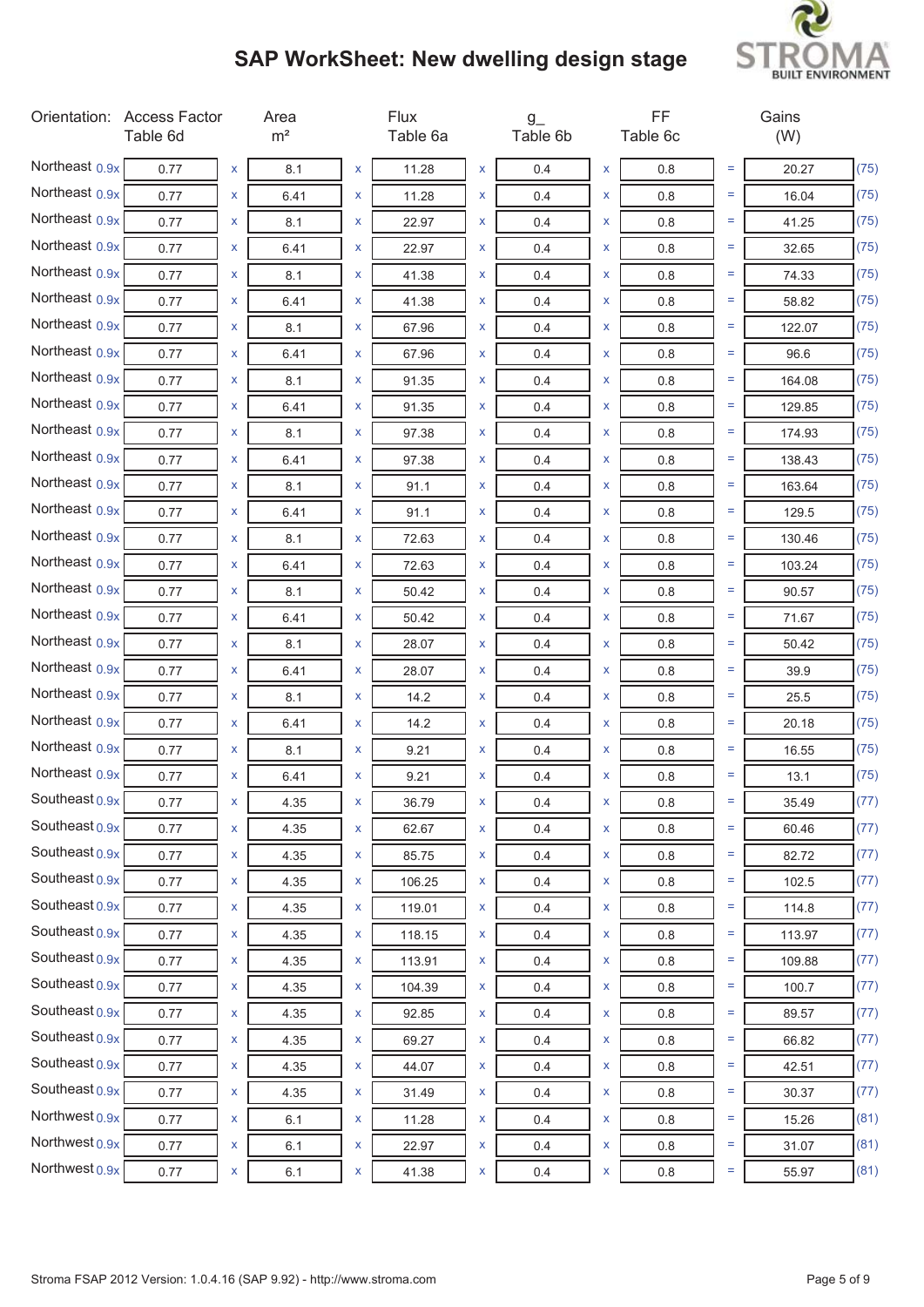

| Northwest <sub>0.9x</sub> |        | 0.77                                                                                       | X      |        | 6.1         | x |        | 67.96  | X      |     | 0.4                              | X      | 0.8                                                                                                          | Ξ       | 91.93  | (81) |
|---------------------------|--------|--------------------------------------------------------------------------------------------|--------|--------|-------------|---|--------|--------|--------|-----|----------------------------------|--------|--------------------------------------------------------------------------------------------------------------|---------|--------|------|
| Northwest 0.9x            |        | 0.77                                                                                       | X      |        | 6.1         | x |        | 91.35  | X      |     | 0.4                              | X      | 0.8                                                                                                          | Ξ       | 123.57 | (81) |
| Northwest 0.9x            |        | 0.77                                                                                       | X      |        | 6.1         | X |        | 97.38  | X      |     | 0.4                              | x      | 0.8                                                                                                          | Ξ       | 131.74 | (81) |
| Northwest 0.9x            |        | 0.77                                                                                       | X      |        | 6.1         | x |        | 91.1   | x      |     | 0.4                              | x      | 0.8                                                                                                          | $=$     | 123.24 | (81) |
| Northwest <sub>0.9x</sub> |        | 0.77                                                                                       | x      |        | 6.1         | x |        | 72.63  | x      |     | 0.4                              | x      | 0.8                                                                                                          | $=$     | 98.25  | (81) |
| Northwest 0.9x            |        | 0.77                                                                                       | x      |        | 6.1         | X |        | 50.42  | X      |     | 0.4                              | x      | 0.8                                                                                                          | Ξ       | 68.21  | (81) |
| Northwest <sub>0.9x</sub> |        | 0.77                                                                                       | X      |        | 6.1         | x |        | 28.07  | X      |     | 0.4                              | X      | 0.8                                                                                                          | $=$     | 37.97  | (81) |
| Northwest <sub>0.9x</sub> |        | 0.77                                                                                       | X      |        | 6.1         | x |        | 14.2   | X      |     | 0.4                              | X      | 0.8                                                                                                          | Ξ       | 19.2   | (81) |
| Northwest $0.9x$          |        | 0.77                                                                                       | x      |        | 6.1         | x |        | 9.21   | X      |     | 0.4                              | X      | 0.8                                                                                                          | Ξ       | 12.46  | (81) |
|                           |        |                                                                                            |        |        |             |   |        |        |        |     |                                  |        |                                                                                                              |         |        |      |
|                           |        | Solar gains in watts, calculated for each month                                            |        |        |             |   |        |        |        |     | $(83)$ m = Sum $(74)$ m $(82)$ m |        |                                                                                                              |         |        |      |
| $(83)$ m=                 | 87.06  | 165.43                                                                                     | 271.84 | 413.09 | 532.3       |   | 559.07 | 526.26 | 432.64 |     | 320.02                           | 195.1  | 107.4                                                                                                        | 72.49   |        | (83) |
|                           |        | Total gains – internal and solar $(84)$ m = $(73)$ m + $(83)$ m, watts                     |        |        |             |   |        |        |        |     |                                  |        |                                                                                                              |         |        |      |
| $(84)$ m=                 | 555.09 | 629.87                                                                                     | 718.89 | 833.14 | 924.86      |   | 926.77 | 879.23 | 792.64 |     | 695.36                           | 597.63 | 540.21                                                                                                       | 528.07  |        | (84) |
|                           |        | 7. Mean internal temperature (heating season)                                              |        |        |             |   |        |        |        |     |                                  |        |                                                                                                              |         |        |      |
|                           |        | Temperature during heating periods in the living area from Table 9, Th1 (°C)               |        |        |             |   |        |        |        |     |                                  |        |                                                                                                              |         | 21     | (85) |
|                           |        | Utilisation factor for gains for living area, h1,m (see Table 9a)                          |        |        |             |   |        |        |        |     |                                  |        |                                                                                                              |         |        |      |
|                           | Jan    | Feb                                                                                        | Mar    | Apr    | May         |   | Jun    | Jul    |        | Aug | Sep                              | Oct    | Nov                                                                                                          | Dec     |        |      |
| $(86)$ m=                 | 0.93   | 0.91                                                                                       | 0.86   | 0.77   | 0.63        |   | 0.49   | 0.38   | 0.43   |     | 0.63                             | 0.82   | 0.91                                                                                                         | 0.94    |        | (86) |
|                           |        | Mean internal temperature in living area T1 (follow steps 3 to 7 in Table 9c)              |        |        |             |   |        |        |        |     |                                  |        |                                                                                                              |         |        |      |
| $(87)$ m=                 | 18.74  | 19.02                                                                                      | 19.5   | 20.09  | 20.56       |   | 20.83  | 20.94  | 20.91  |     | 20.68                            | 20.06  | 19.31                                                                                                        | 18.69   |        | (87) |
|                           |        |                                                                                            |        |        |             |   |        |        |        |     |                                  |        |                                                                                                              |         |        |      |
|                           | 19.82  | Temperature during heating periods in rest of dwelling from Table 9, Th2 (°C)<br>19.82     | 19.83  | 19.83  | 19.83       |   | 19.83  | 19.83  | 19.83  |     | 19.83                            | 19.83  | 19.83                                                                                                        | 19.83   |        | (88) |
| $(88)$ m=                 |        |                                                                                            |        |        |             |   |        |        |        |     |                                  |        |                                                                                                              |         |        |      |
|                           |        | Utilisation factor for gains for rest of dwelling, h2,m (see Table 9a)                     |        |        |             |   |        |        |        |     |                                  |        |                                                                                                              |         |        |      |
| $(89)$ m=                 | 0.92   | 0.89                                                                                       | 0.84   | 0.73   | 0.58        |   | 0.42   | 0.29   | 0.33   |     | 0.56                             | 0.79   | 0.89                                                                                                         | 0.93    |        | (89) |
|                           |        | Mean internal temperature in the rest of dwelling T2 (follow steps 3 to 7 in Table 9c)     |        |        |             |   |        |        |        |     |                                  |        |                                                                                                              |         |        |      |
| $(90)$ m=                 | 17.8   | 18.08 18.54                                                                                |        | 19.1   | 19.52 19.74 |   |        | 19.81  | 19.8   |     | 19.63                            | 19.09  | 18.37                                                                                                        | 17.77   |        | (90) |
|                           |        |                                                                                            |        |        |             |   |        |        |        |     |                                  |        | $fLA = Living area \div (4) =$                                                                               |         | 0.42   | (91) |
|                           |        | Mean internal temperature (for the whole dwelling) = $fLA \times T1 + (1 - fLA) \times T2$ |        |        |             |   |        |        |        |     |                                  |        |                                                                                                              |         |        |      |
| $(92)$ m=                 | 18.19  | 18.47                                                                                      | 18.94  | 19.51  | 19.95       |   | 20.19  | 20.28  | 20.26  |     | 20.07                            | 19.5   | 18.76                                                                                                        | 18.15   |        | (92) |
|                           |        | Apply adjustment to the mean internal temperature from Table 4e, where appropriate         |        |        |             |   |        |        |        |     |                                  |        |                                                                                                              |         |        |      |
| $(93)$ m=                 | 18.04  | 18.32                                                                                      | 18.79  | 19.36  | 19.8        |   | 20.04  | 20.13  | 20.11  |     | 19.92                            | 19.35  | 18.61                                                                                                        | 18      |        | (93) |
|                           |        | 8. Space heating requirement                                                               |        |        |             |   |        |        |        |     |                                  |        |                                                                                                              |         |        |      |
|                           |        |                                                                                            |        |        |             |   |        |        |        |     |                                  |        | Set Ti to the mean internal temperature obtained at step 11 of Table 9b, so that Ti,m=(76)m and re-calculate |         |        |      |
|                           |        | the utilisation factor for gains using Table 9a                                            |        |        |             |   |        |        |        |     |                                  |        |                                                                                                              |         |        |      |
|                           | Jan    | Feb<br>Utilisation factor for gains, hm:                                                   | Mar    | Apr    | May         |   | Jun    | Jul    |        | Aug | Sep                              | Oct    | Nov                                                                                                          | Dec     |        |      |
| $(94)$ m=                 | 0.9    | 0.87                                                                                       | 0.82   | 0.72   | 0.58        |   | 0.43   | 0.31   | 0.36   |     | 0.56                             | 0.77   | 0.87                                                                                                         | 0.91    |        | (94) |
|                           |        | Useful gains, hmGm, $W = (94)$ m x $(84)$ m                                                |        |        |             |   |        |        |        |     |                                  |        |                                                                                                              |         |        |      |
| $(95)$ m=                 | 500.43 | 548.98                                                                                     | 586.8  | 596.95 | 537.38      |   | 399.53 | 272.3  | 281.76 |     | 391.68                           | 459.15 | 470.29                                                                                                       | 480.57  |        | (95) |
|                           |        | Monthly average external temperature from Table 8                                          |        |        |             |   |        |        |        |     |                                  |        |                                                                                                              |         |        |      |
| $(96)$ m=                 | 4.3    | 4.9                                                                                        | 6.5    | 8.9    | 11.7        |   | 14.6   | 16.6   | 16.4   |     | 14.1                             | 10.6   | 7.1                                                                                                          | 4.2     |        | (96) |
|                           |        | Heat loss rate for mean internal temperature, Lm, W =[(39)m x [(93)m- (96)m ]              |        |        |             |   |        |        |        |     |                                  |        |                                                                                                              |         |        |      |
| $(97)$ m=                 |        | 1122.44 1092.69                                                                            | 997.43 | 843.58 | 653.13      |   | 438.82 | 284.32 | 299.06 |     | 469.02                           | 705.15 | 927.75                                                                                                       | 1112.52 |        | (97) |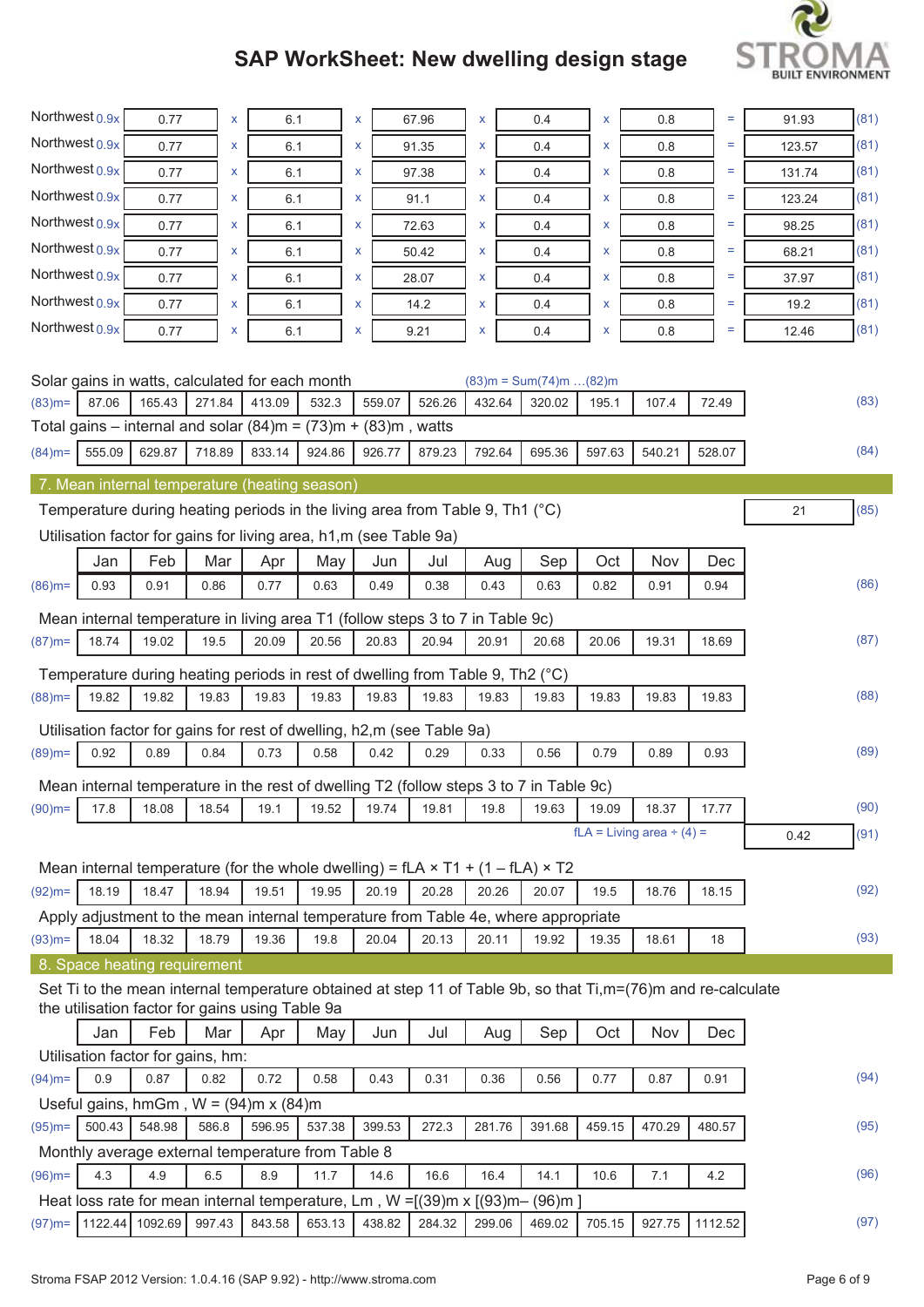

|            |                                 |                                                           |        | Space heating requirement for each month, kWh/month = $0.024 \times [(97) \text{m} - (95) \text{m}] \times (41) \text{m}$ |        |        |             |                       |                                                  |          |          |             |                     |        |
|------------|---------------------------------|-----------------------------------------------------------|--------|---------------------------------------------------------------------------------------------------------------------------|--------|--------|-------------|-----------------------|--------------------------------------------------|----------|----------|-------------|---------------------|--------|
| $(98)$ m=  | 462.78                          | 365.37                                                    | 305.51 | 177.57                                                                                                                    | 86.12  | 0      | $\Omega$    | 0                     | 0                                                | 183.02   | 329.37   | 470.17      |                     |        |
|            |                                 |                                                           |        |                                                                                                                           |        |        |             |                       | Total per year (kWh/year) = $Sum(98)_{15,912}$ = |          |          |             | 2379.91             | (98)   |
|            |                                 |                                                           |        | Space heating requirement in kWh/m <sup>2</sup> /year                                                                     |        |        |             |                       |                                                  |          |          |             | 38.67               | (99)   |
|            |                                 |                                                           |        | 9a. Energy requirements – Individual heating systems including micro-CHP)                                                 |        |        |             |                       |                                                  |          |          |             |                     |        |
|            | Space heating:                  |                                                           |        |                                                                                                                           |        |        |             |                       |                                                  |          |          |             |                     |        |
|            |                                 |                                                           |        | Fraction of space heat from secondary/supplementary system                                                                |        |        |             |                       |                                                  |          |          |             | 0                   | (201)  |
|            |                                 |                                                           |        | Fraction of space heat from main system(s)                                                                                |        |        |             | $(202) = 1 - (201) =$ |                                                  |          |          |             | $\mathbf{1}$        | (202)  |
|            |                                 |                                                           |        | Fraction of total heating from main system 1                                                                              |        |        |             |                       | $(204) = (202) \times [1 - (203)] =$             |          |          |             | $\mathbf{1}$        | (204)  |
|            |                                 |                                                           |        | Efficiency of main space heating system 1                                                                                 |        |        |             |                       |                                                  |          |          |             | 90                  | (206)  |
|            |                                 |                                                           |        | Efficiency of secondary/supplementary heating system, %                                                                   |        |        |             |                       |                                                  |          |          |             | 0                   | (208)  |
|            | Jan                             | Feb                                                       | Mar    | Apr                                                                                                                       | May    | Jun    | Jul         | Aug                   | Sep                                              | Oct      | Nov      | Dec         | kWh/year            |        |
|            |                                 |                                                           |        | Space heating requirement (calculated above)                                                                              |        |        |             |                       |                                                  |          |          |             |                     |        |
|            | 462.78                          | 365.37                                                    | 305.51 | 177.57                                                                                                                    | 86.12  | 0      | $\mathbf 0$ | 0                     | 0                                                | 183.02   | 329.37   | 470.17      |                     |        |
|            |                                 |                                                           |        | $(211)$ m = {[(98)m x (204)] } x 100 ÷ (206)                                                                              |        |        |             |                       |                                                  |          |          |             |                     | (211)  |
|            | 514.2                           | 405.97                                                    | 339.45 | 197.3                                                                                                                     | 95.68  | 0      | $\mathbf 0$ | 0                     | $\mathbf 0$                                      | 203.36   | 365.97   | 522.41      |                     |        |
|            |                                 |                                                           |        |                                                                                                                           |        |        |             |                       | Total (kWh/year) = Sum(211) $_{15,1012}$ =       |          |          |             | 2644.34             | (211)  |
|            |                                 |                                                           |        | Space heating fuel (secondary), kWh/month                                                                                 |        |        |             |                       |                                                  |          |          |             |                     |        |
|            | 0                               | $= \{ [(98)m \times (201)] \} \times 100 \div (208)$<br>0 | 0      | 0                                                                                                                         | 0      | 0      | $\mathbf 0$ | 0                     | $\mathbf 0$                                      | $\Omega$ | 0        | $\mathbf 0$ |                     |        |
| $(215)$ m= |                                 |                                                           |        |                                                                                                                           |        |        |             |                       | Total (kWh/year) = Sum(215) $_{15,1012}$ =       |          |          |             | $\mathbf 0$         | (215)  |
|            |                                 |                                                           |        |                                                                                                                           |        |        |             |                       |                                                  |          |          |             |                     |        |
|            | <b>Water heating</b>            |                                                           |        | Output from water heater (calculated above)                                                                               |        |        |             |                       |                                                  |          |          |             |                     |        |
|            | 169.96                          | 149.65                                                    | 156.8  | 140.07                                                                                                                    | 136.91 | 121.83 | 116.53      | 128.53                | 128.52                                           | 145.28   | 154.24   | 165.71      |                     |        |
|            |                                 | Efficiency of water heater                                |        |                                                                                                                           |        |        |             |                       |                                                  |          |          |             | 86.7                | (216)  |
| $(217)$ m= | 89.09                           | 89.02                                                     | 88.85  | 88.51                                                                                                                     | 87.95  | 86.7   | 86.7        | 86.7                  | 86.7                                             | 88.51    | 88.92    | 89.12       |                     | (217)  |
|            |                                 | Fuel for water heating, kWh/month                         |        |                                                                                                                           |        |        |             |                       |                                                  |          |          |             |                     |        |
|            |                                 | <u>(219)m =  (64)m  x 100 ÷ (217)m</u>                    |        |                                                                                                                           |        |        |             |                       |                                                  |          |          |             |                     |        |
|            | $(219)$ m= 190.78               | 168.11                                                    | 176.47 | 158.25                                                                                                                    | 155.67 | 140.51 | 134.41      | 148.25                | 148.23<br>Total = Sum(219a) <sub>1-12</sub> =    | 164.15   | 173.46   | 185.95      |                     |        |
|            |                                 |                                                           |        |                                                                                                                           |        |        |             |                       |                                                  |          |          |             | 1944.24             | (219)  |
|            | <b>Annual totals</b>            |                                                           |        | Space heating fuel used, main system 1                                                                                    |        |        |             |                       |                                                  |          | kWh/year |             | kWh/year<br>2644.34 |        |
|            |                                 | Water heating fuel used                                   |        |                                                                                                                           |        |        |             |                       |                                                  |          |          |             | 1944.24             |        |
|            |                                 |                                                           |        | Electricity for pumps, fans and electric keep-hot                                                                         |        |        |             |                       |                                                  |          |          |             |                     |        |
|            |                                 |                                                           |        | mechanical ventilation - balanced, extract or positive input from outside                                                 |        |        |             |                       |                                                  |          |          | 40.37       |                     | (230a) |
|            |                                 | central heating pump:                                     |        |                                                                                                                           |        |        |             |                       |                                                  |          |          | 30          |                     | (230c) |
|            |                                 | boiler with a fan-assisted flue                           |        |                                                                                                                           |        |        |             |                       |                                                  |          |          | 45          |                     | (230e) |
|            |                                 |                                                           |        | Total electricity for the above, kWh/year                                                                                 |        |        |             |                       | sum of $(230a)(230g) =$                          |          |          |             | 115.37              | (231)  |
|            | <b>Electricity for lighting</b> |                                                           |        |                                                                                                                           |        |        |             |                       |                                                  |          |          |             | 278.42              | (232)  |
|            |                                 | Electricity generated by PVs                              |        |                                                                                                                           |        |        |             |                       |                                                  |          |          |             | $-745.28$           | (233)  |
|            |                                 |                                                           |        |                                                                                                                           |        |        |             |                       |                                                  |          |          |             |                     |        |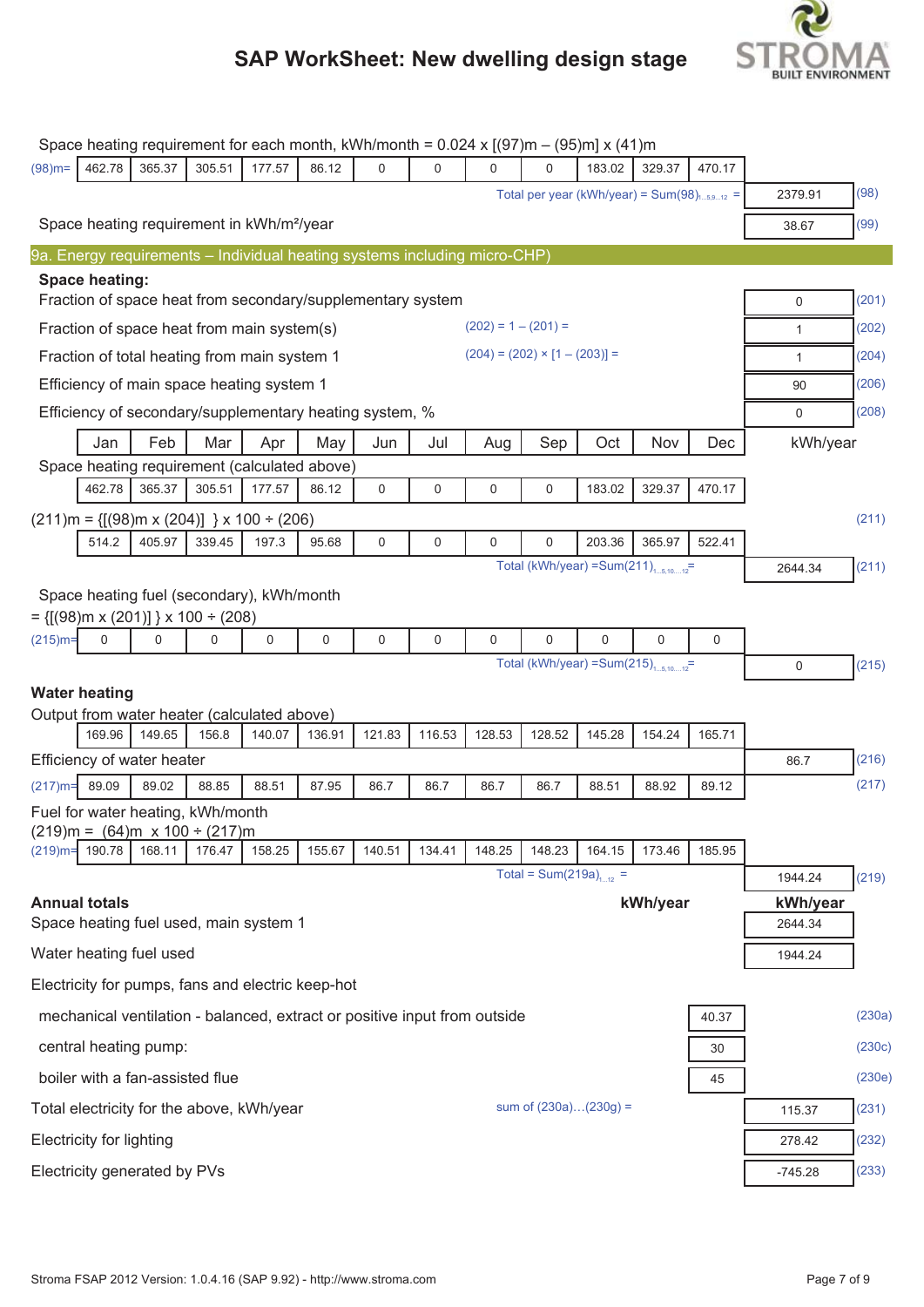

| 10a. Fuel costs - individual heating systems:                                                                                                  |                                            |                                      |                                 |
|------------------------------------------------------------------------------------------------------------------------------------------------|--------------------------------------------|--------------------------------------|---------------------------------|
|                                                                                                                                                | <b>Fuel</b><br>kWh/year                    | <b>Fuel Price</b><br>(Table 12)      | <b>Fuel Cost</b><br>£/year      |
| Space heating - main system 1                                                                                                                  | (211) x                                    | $x 0.01 =$<br>3.48                   | (240)<br>92.02                  |
| Space heating - main system 2                                                                                                                  | (213) x                                    | $x \ 0.01 =$<br>$\Omega$             | (241)<br>$\mathbf 0$            |
| Space heating - secondary                                                                                                                      | $(215)$ x                                  | $x 0.01 =$<br>13.19                  | (242)<br>$\mathbf 0$            |
| Water heating cost (other fuel)                                                                                                                | (219)                                      | $x 0.01 =$<br>3.48                   | (247)<br>67.66                  |
| Pumps, fans and electric keep-hot                                                                                                              | (231)                                      | $x 0.01 =$<br>13.19                  | (249)<br>15.22                  |
| (if off-peak tariff, list each of (230a) to (230g) separately as applicable and apply fuel price according to Table 12a<br>Energy for lighting | (232)                                      | $x 0.01 =$<br>13.19                  | (250)<br>36.72                  |
| Additional standing charges (Table 12)                                                                                                         |                                            |                                      | (251)<br>120                    |
|                                                                                                                                                | one of (233) to (235) x)                   | $x 0.01 =$<br>13.19                  | (252)<br>0                      |
| Appendix Q items: repeat lines (253) and (254) as needed<br><b>Total energy cost</b>                                                           | $(245)(247) + (250)(254) =$                |                                      | (255)<br>331.62                 |
| 11a. SAP rating - individual heating systems                                                                                                   |                                            |                                      |                                 |
| Energy cost deflator (Table 12)                                                                                                                |                                            |                                      | (256)<br>0.42                   |
| Energy cost factor (ECF)                                                                                                                       | $[(255) \times (256)] \div [(4) + 45.0] =$ |                                      | (257)<br>1.31                   |
| <b>SAP rating (Section 12)</b>                                                                                                                 |                                            |                                      | (258)<br>81.76                  |
|                                                                                                                                                |                                            |                                      |                                 |
| 12a. CO2 emissions - Individual heating systems including micro-CHP                                                                            |                                            |                                      |                                 |
|                                                                                                                                                | <b>Energy</b><br>kWh/year                  | <b>Emission factor</b><br>kg CO2/kWh | <b>Emissions</b><br>kg CO2/year |
| Space heating (main system 1)                                                                                                                  | (211) x                                    | Ξ<br>0.216                           | (261)<br>571.18                 |
| Space heating (secondary)                                                                                                                      | $(215)$ x                                  | Ξ<br>0.519                           | (263)<br>$\mathbf 0$            |
| Water heating                                                                                                                                  | (219) x                                    | Ξ<br>0.216                           | (264)<br>419.96                 |
| Space and water heating                                                                                                                        | $(261) + (262) + (263) + (264) =$          |                                      | (265)<br>991.13                 |
| Electricity for pumps, fans and electric keep-hot                                                                                              | (231) x                                    | Ξ<br>0.519                           | (267)<br>59.88                  |
| <b>Electricity for lighting</b>                                                                                                                | (232) x                                    | Ξ<br>0.519                           | (268)<br>144.5                  |
| Energy saving/generation technologies<br>Item 1                                                                                                |                                            | $\equiv$<br>0.519                    | (269)<br>$-386.8$               |
| Total CO2, kg/year                                                                                                                             |                                            | sum of $(265)(271) =$                | (272)<br>808.71                 |
| CO2 emissions per m <sup>2</sup>                                                                                                               |                                            | $(272) \div (4) =$                   | (273)<br>13.14                  |
| El rating (section 14)                                                                                                                         |                                            |                                      | (274)<br>90                     |
| 13a. Primary Energy                                                                                                                            |                                            |                                      |                                 |
| Space heating (main system 1)                                                                                                                  | <b>Energy</b><br>kWh/year<br>(211) x       | <b>Primary</b><br>factor             | P. Energy<br>kWh/year           |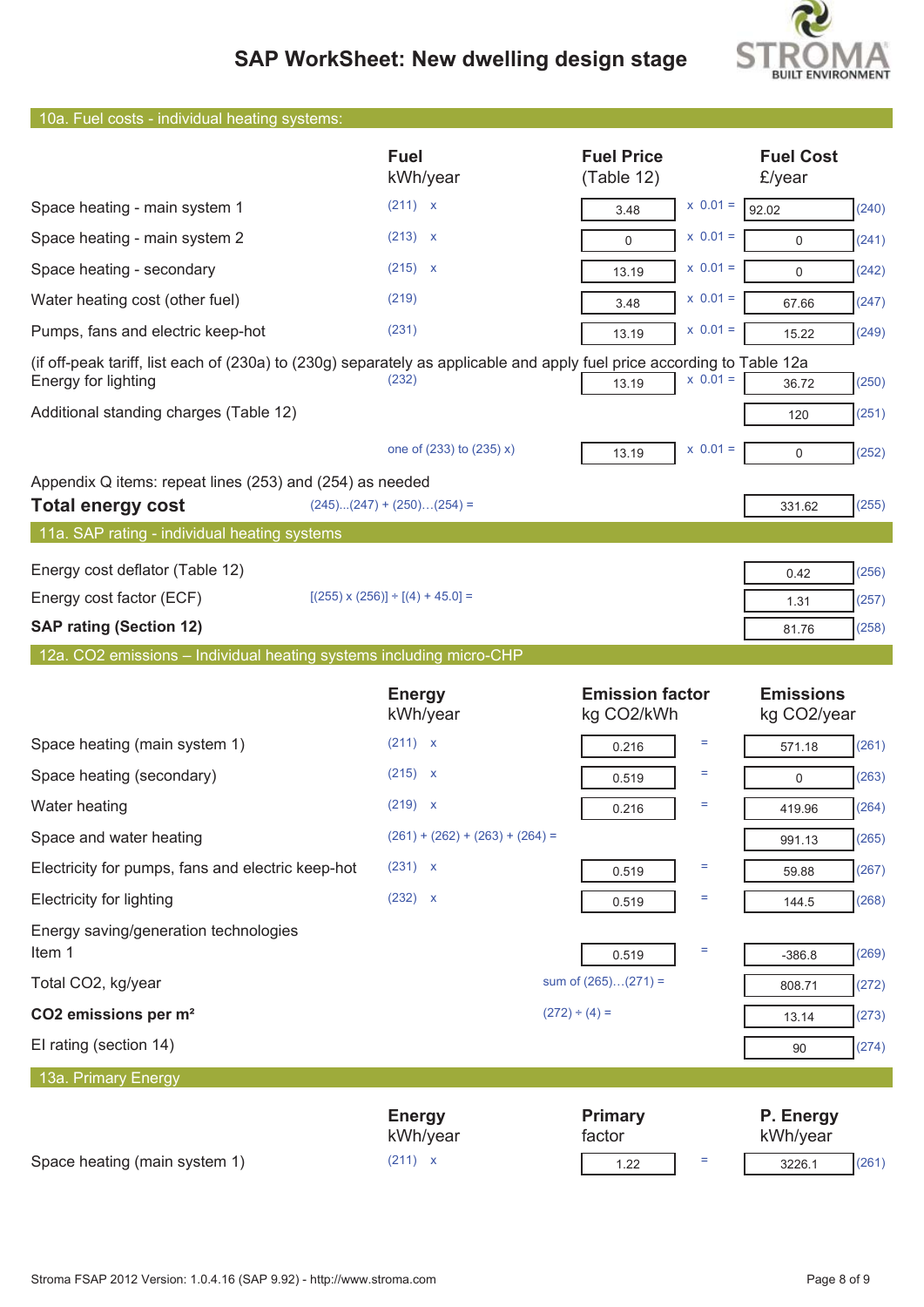

| Space heating (secondary)                         | (215) x                           | 3.07                  | = | 0          | (263) |
|---------------------------------------------------|-----------------------------------|-----------------------|---|------------|-------|
| Energy for water heating                          | (219) x                           | 1.22                  | Ξ | 2371.98    | (264) |
| Space and water heating                           | $(261) + (262) + (263) + (264) =$ |                       |   | 5598.07    | (265) |
| Electricity for pumps, fans and electric keep-hot | (231) x                           | 3.07                  | = | 354.18     | (267) |
| Electricity for lighting                          | (232) x                           | 0                     | Ξ | 854.75     | (268) |
| Energy saving/generation technologies<br>Item 1   |                                   | 3.07                  | Ξ | $-2288.02$ | (269) |
| 'Total Primary Energy                             |                                   | sum of $(265)(271) =$ |   | 4518.98    | (272) |
| Primary energy kWh/m <sup>2</sup> /year           |                                   | $(272) \div (4) =$    |   | 73.42      | (273) |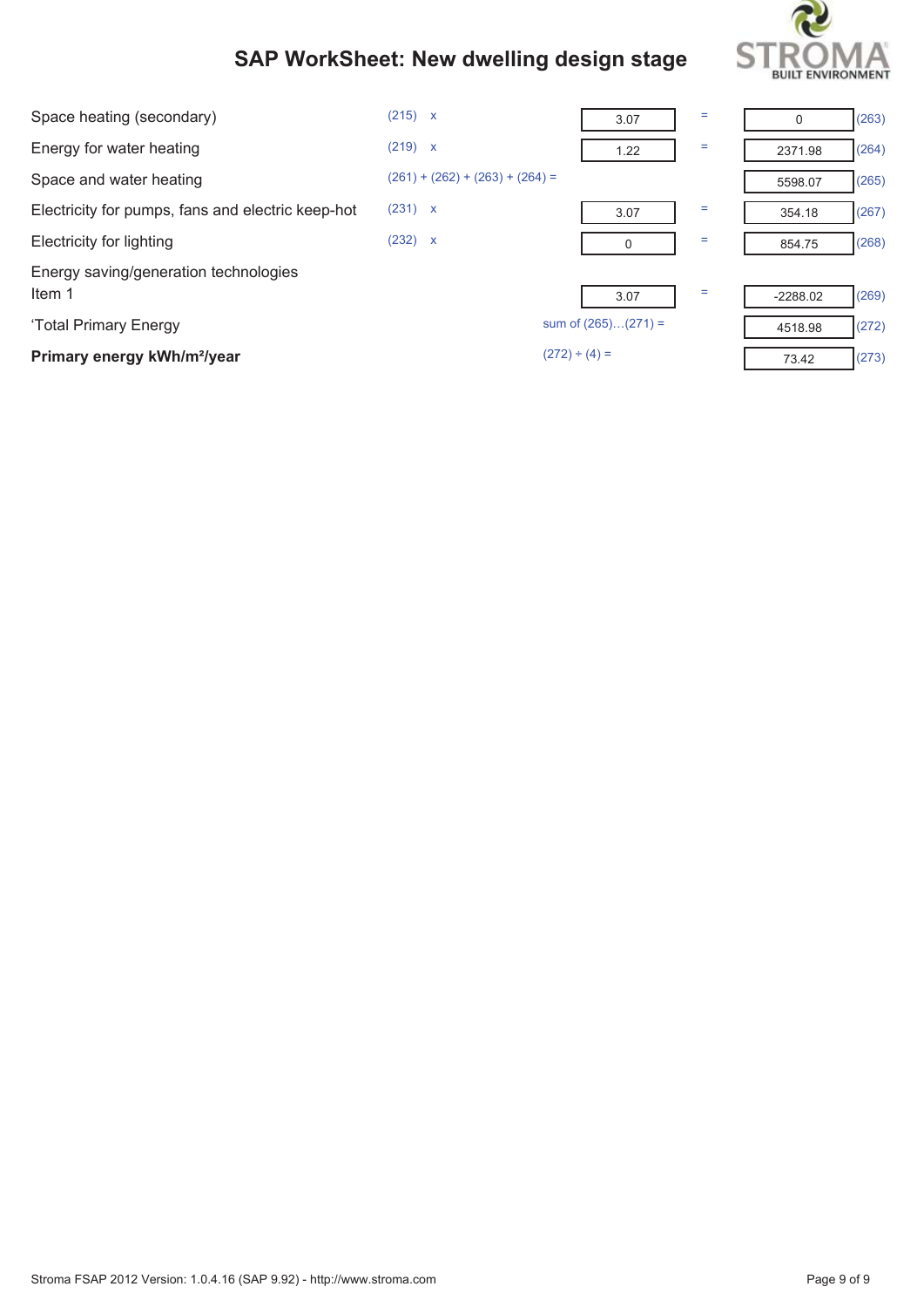# **SAP 2012 Overheating Assessment**



Calculated by Stroma FSAP 2012 program, produced and printed on 25 March 2019

### Property Details: 01-19-73120 A-1-04 PL1

| <b>Dwelling type:</b><br>Located in:<br><b>Region:</b><br><b>Cross ventilation possible:</b><br><b>Number of storeys:</b><br>Front of dwelling faces:<br>Overshading:<br><b>Overhangs:</b><br>Thermal mass parameter:<br><b>Night ventilation:</b><br><b>Blinds, curtains, shutters:</b><br>Ventilation rate during hot weather (ach): |             |                                    |                                                  | Flat<br>England<br>Thames valley<br>Yes<br>1<br>South West<br>None<br>False | Average or unknown<br>Calculated 104.2<br>6 ( Windows fully open)          |                                                                            |                                                                                  |                              |
|----------------------------------------------------------------------------------------------------------------------------------------------------------------------------------------------------------------------------------------------------------------------------------------------------------------------------------------|-------------|------------------------------------|--------------------------------------------------|-----------------------------------------------------------------------------|----------------------------------------------------------------------------|----------------------------------------------------------------------------|----------------------------------------------------------------------------------|------------------------------|
| Overheating Details:                                                                                                                                                                                                                                                                                                                   |             |                                    |                                                  |                                                                             |                                                                            |                                                                            |                                                                                  |                              |
| <b>Summer ventilation heat loss coefficient:</b><br><b>Transmission heat loss coefficient:</b><br><b>Summer heat loss coefficient:</b>                                                                                                                                                                                                 |             |                                    |                                                  | 311.98<br>54.6<br>366.6                                                     |                                                                            |                                                                            |                                                                                  | (P1)<br>(P2)                 |
| Overhangs:                                                                                                                                                                                                                                                                                                                             |             |                                    |                                                  |                                                                             |                                                                            |                                                                            |                                                                                  |                              |
| Orientation:                                                                                                                                                                                                                                                                                                                           | Ratio:      |                                    |                                                  |                                                                             |                                                                            |                                                                            |                                                                                  |                              |
| North East (Rear Elev)<br>North East (Rear Elev Balacery)<br>North West (Side Elev) 0<br>South East (Side Elev) 0                                                                                                                                                                                                                      | $\mathbf 0$ |                                    | Z_overhangs:<br>$\mathbf{1}$<br>0.78<br>1<br>1   |                                                                             |                                                                            |                                                                            |                                                                                  |                              |
| Solar shading:                                                                                                                                                                                                                                                                                                                         |             |                                    |                                                  |                                                                             |                                                                            |                                                                            |                                                                                  |                              |
| <b>Orientation:</b>                                                                                                                                                                                                                                                                                                                    | Z blinds:   |                                    | Solar access:                                    |                                                                             | Overhangs:                                                                 | Z summer:                                                                  |                                                                                  |                              |
| North East (Rear Elev)<br>North East (Rear Elev Baltony)<br>North West (Side Elev) 1<br>South East (Side Elev)                                                                                                                                                                                                                         | - 1<br>-1   |                                    | 0.9<br>0.9<br>0.9<br>0.9                         | 1<br>0.78<br>1<br>1                                                         |                                                                            | 0.9<br>0.68<br>0.9<br>0.9                                                  |                                                                                  | (P8)<br>(P8)<br>(P8)<br>(P8) |
| Solar gains:                                                                                                                                                                                                                                                                                                                           |             |                                    |                                                  |                                                                             |                                                                            |                                                                            |                                                                                  |                              |
| Orientation<br>North East (Rear Elev) 0.9 x<br>North East (Rear Elev Balachy)<br>North West (Side Elev) 0.9 x<br>South East (Side Elev)                                                                                                                                                                                                | 0.9x        | Area<br>8.1<br>6.41<br>6.1<br>4.35 | <b>Flux</b><br>98.85<br>98.85<br>98.85<br>119.92 | $g_{-}$<br>0.4<br>0.4<br>0.4<br>0.4                                         | FF<br>0.8<br>0.8<br>0.8<br>0.8                                             | <b>Shading</b><br>0.9<br>0.68<br>0.9<br>0.9<br><b>Total</b>                | Gains<br>207.53<br>123.63<br>156.29<br>135.21<br>622.66                          | (P3/P4)                      |
| Internal gains:                                                                                                                                                                                                                                                                                                                        |             |                                    |                                                  |                                                                             |                                                                            |                                                                            |                                                                                  |                              |
| Internal gains<br>Total summer gains<br>Summer gain/loss ratio<br>Mean summer external temperature (Thames valley)<br>Thermal mass temperature increment<br>Threshold temperature<br>Likelihood of high internal temperature                                                                                                           |             |                                    |                                                  |                                                                             | June<br>364.7<br>1032.87<br>2.82<br>16<br>1.27<br>20.09<br>Not significant | July<br>349.97<br>972.64<br>2.65<br>17.9<br>1.27<br>21.82<br><b>Slight</b> | <b>August</b><br>357<br>881.93<br>2.41<br>17.8<br>1.27<br>21.48<br><b>Slight</b> | (P5)<br>(P6)<br>(P7)         |